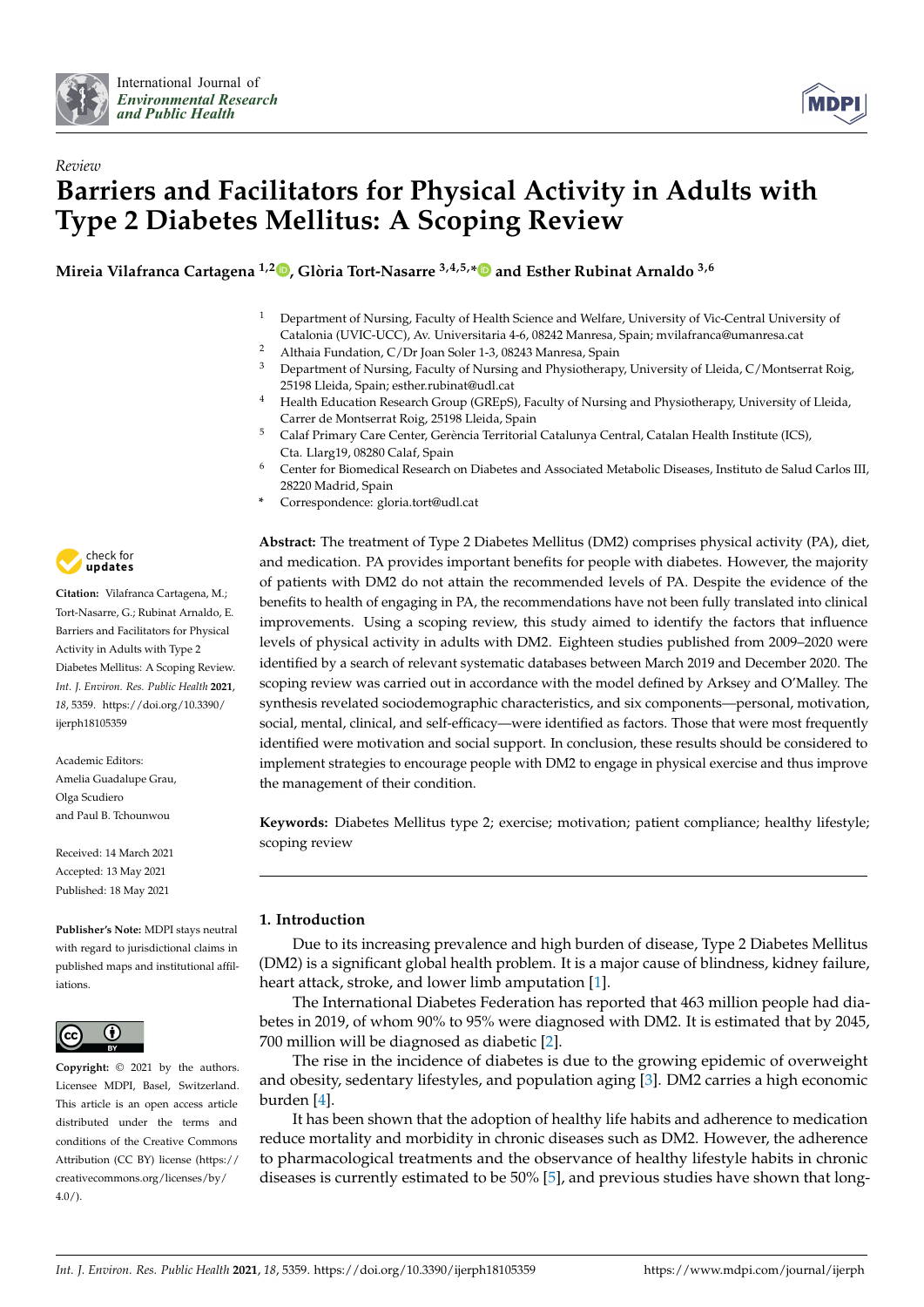term maintenance of weight loss and complete adherence to diet and recommendations to engage in physical exercise are rare in patients with DM2 [\[6](#page-13-5)[–8\]](#page-13-6).

The onset of DM2 forces patients to make a series of lifestyle modifications that have to be maintained permanently. Given the considerable effort required to modify deeply ingrained habits, it is clear that treatment is a challenge, particularly because adults are more resistant to change than younger age groups [\[5\]](#page-13-4).

The treatment of DM2 comprises physical activity (PA), diet, and medication. PA provides benefits such as the improvement of insulin sensitivity and a reduction in body weight [\[9](#page-13-7)[–11\]](#page-13-8).

Physical inactivity is a major modifiable lifestyle risk factor associated with cardiovascular disease [\[12\]](#page-13-9). Among patients with DM2, however, the perceived need to increase PA is low (compared, for example, with improving dietary habits); with regard to PA, patients with DM2 present low levels of determination, action, maintenance, and stabilization-ofchange [\[13](#page-13-10)[,14\]](#page-13-11). Thus, the design of DM2 treatment protocols should seek to raise awareness of the importance of PA.

Most of the interventions aimed at promoting PA are focused on educational, informative, and directed aspects of nursing but do not consider aspects such as self-determination, motivation and social support that have been determined by the correct adherence to a new lifestyle [\[15–](#page-13-12)[17\]](#page-13-13).

Self-determination theory (SDT) is a general theory of human motivation that has been increasingly used to explain the internalization process that leads to autonomous motivation for permanent behavior change. In the most autonomous forms of motivation, exercise is performed because (a) it provides pleasure and satisfaction (intrinsic motivation); (b) the person integrates exercise as a central value in his/her value system (integrated regulation); or (c) the person simply values exercise as important for his/her health (identified regulation). Autonomous motivation is the strongest predictor of success in increasing PA. Physician–patient interactions and lifestyle interventions should focus on promoting self-motivated reasons for change and the integration of change within the personality [\[18\]](#page-14-0).

The level of motivation for any change in behavior is known to be closely related to the probability of action. Once the motivation factor has been addressed, strategies can be introduced to manage competing priorities. This temporal ordering of intervention strategies is supported by the theory that people who lack motivation will be less receptive to discussing strategies for behavior change [\[19\]](#page-14-1).

Autonomous or self-determined motivation is one of the factors that best predicts compliance with PA and is linked to factors of well-being. The concept of well-being comprises physical fitness and functional capacity, mental health and resources, and a positive attitude and quality of life [\[20\]](#page-14-2).

Social support, defined as the structure and quality of social relationships, can improve health outcomes by improving adherence to healthy behaviors and by impacting emotions and mood [\[21\]](#page-14-3). Social support from both family and health personnel has been described as a medium-term facilitator: "Social support from family did not mediate short-term physical activity changes but was the most consistent mediator of intermediate-term changes of physical activity" [\[22\]](#page-14-4).

There is growing evidence that patients' motivation for effective self-management may be enhanced by an autonomous supportive health care climate [\[23\]](#page-14-5). Studies have found that autonomous or self-determined motivation for diabetes care predicts increased physical exercise [\[20,](#page-14-2)[24\]](#page-14-6).

Perceived autonomy support was associated with autonomous motivation, which increases the effect of perceived autonomy support on PA. Thus, autonomy support was associated with patients' PA through autonomous motivation. Self-care competence did not mediate the effect of autonomous motivation on PA. Koponen [\[25\]](#page-14-7) supports the idea of SDT that internalization of the value of good health behavior is necessary for engagement in a physically active lifestyle. Health care practitioners can promote patients' PA by supporting their autonomous motivation. Awareness of the benefits of exercise does not predict action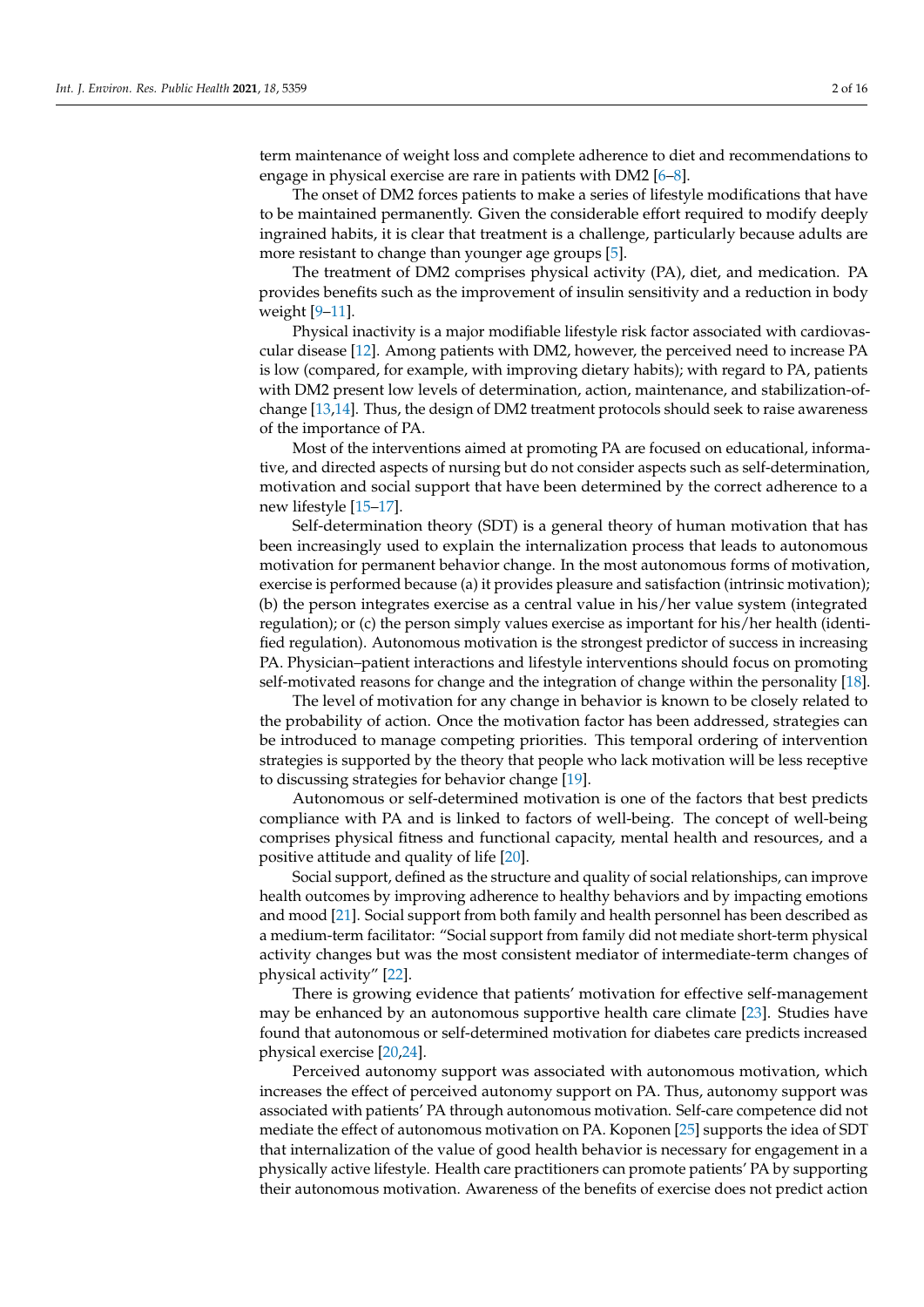change because the physiological changes that individuals with diabetes can experience after exercise do not promote, directly, such a change. For this reason, interventions in this area should not only aim to raise awareness of the benefits of the new behavior, but also involve self-efficacy and social support in order to establish programs that allow control and maintenance of future health behaviours [\[26\]](#page-14-8).

Despite the evidence of the benefits to health of engaging in PA, the recommendations have not been fully translated into clinical improvements. Adherence of patients with DM2 to PA remains low, despite the many attempts to increase it. Few studies published to date have sought to understand what drives patients with DM2 to adopt prevention behaviors and specifically PA.

# **2. Aim**

This study aimed to systematically examine and synthetize published studies on the facilitators of, and barriers to, engaging in PA in adults with DM2. The identification of the main facilitators and barriers may inform the development of effective programs to increase and maintain PA levels of adults with DM2.

# **3. Methods Design**

We performed a scoping review (SR) following the methodological model of Arksey and O'Malley [\[27\]](#page-14-9) and the later adaptation by Levac et al. [\[28\]](#page-14-10).

# *3.1. Identifying the Research Question*

What are the factors that influence levels of physical activity in adults with Type 2 Diabetes Mellitus?

#### *3.2. Identifying Relevant Studies*

A search was carried out in the main bibliographic databases in the health sciences: SCOPUS, CINAHL, Cochrane, Web of Science (WOS), and PUBMED; and other secondary databases such as Open Access Theses and Dissertations (OATD). Additional sources were identified using other databases such as Google Scholar or free Internet searches.

The MeSH terms used were "Diabetes Mellitus Type 2, Exercise, physical activity, fitness, habits change, habits modification, habits choice, lifestyle change, compliance, motivation, barrier, facilitator, adherence, compliance, non-adherence, non-compliance".

Table [1](#page-2-0) describes the final search strategy, which was adapted to the selected databases according to the specific language used in each one (See Table [1\)](#page-2-0).

<span id="page-2-0"></span>**Table 1.** Database search strategy.

| 1. exercise                 | 11. barrier                                |
|-----------------------------|--------------------------------------------|
| 2. physical activity        | 12. facilitator                            |
| 3. fitness                  | 13. adherence                              |
| 4. 1 or 2 or 3              | 14. compliance                             |
| 5. diabetes mellitus type 2 | 15. nonadherence                           |
| 6. habits change            | 16. noncompliance                          |
| 7. habits modification      | 17. motivation                             |
| 8. habits choice            | 18. 11 or 12 or 13 or 14 or 15 or 16 or 17 |
| 9. lifestyle change         | 19. 4 and 5 and 10 and 18                  |
| 10.6 or 7 or 8 or 9         |                                            |
|                             |                                            |

Only papers published between 2009 and 2020 in Spanish or English were considered. The search period lasted from March 2019 to December 2020.

# *3.3. Study Selection*

Quantitative, qualitative, and mixed designs were selected, plus different types of review (conceptual, narrative, or systematic). Participants were patients with DM2 who carried out some type of physical activity. Patients with Gestational Diabetes, Type 1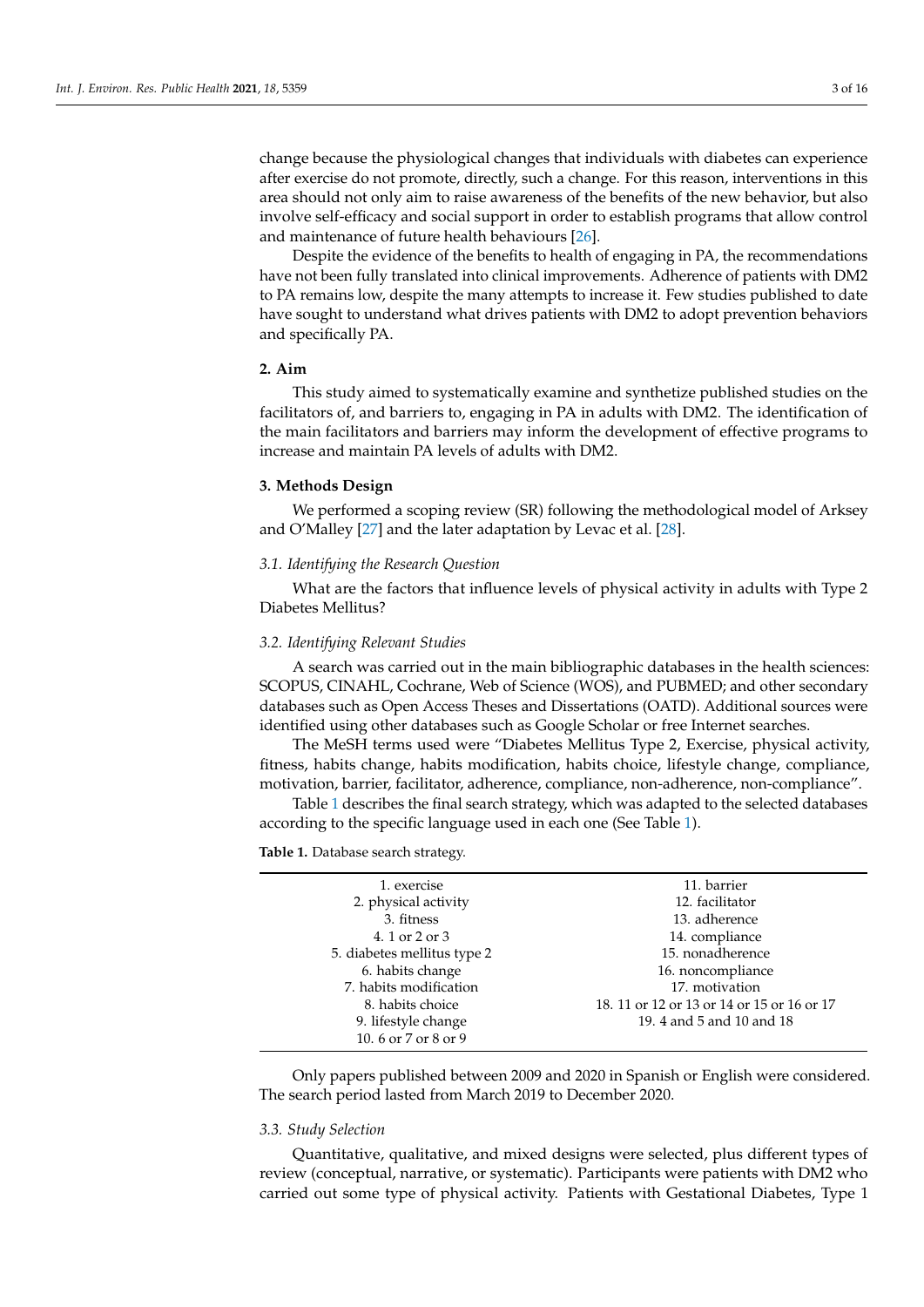Diabetes Mellitus, and patients with prediabetes were excluded. Studies published between 2009 and 2020 in English or Spanish were admitted.

The results were exported to the Mendeley bibliographic manager database, version 1.19.3 [\(https.//www.mendeley.com,](https.//www.mendeley.com) access on 22 January 2020). Duplicates were excluded. Subsequently, a peer review of title and abstract was performed, and then a peer review of the full text. Studies were excluded when they did not meet the inclusion criteria or did not focus sufficiently on the topic. MVC and GTN each selected a number of studies independently. Disagreements were resolved with the help of the third member of the research team (ERA).

The Excel 16.24 computer program (Microsoft, Washington, DC, USA) was used as the database and for the classification of the information. At this stage, the recommendations of Levac et al. [\[28\]](#page-14-10) were followed to aid decision making among researchers. The entire research team held four meetings (one at the start, two during the course of the study, and one at the end), although the three reviewers involved maintained continuous contact throughout. This iterative process refined the search strategy and the inclusion of articles.

# *3.4. Charting the Data*

Applying an adaptation of the proposal of Sánchez-Meca [\[29\]](#page-14-11), extrinsic data (author and year), methodological data (population and sample, design, evaluation and instruments, results) and substantive data (intervention or tolls, motivation or conditioning factors) in Table [1](#page-2-0) were analyzed (see Table [2\)](#page-6-0).

In this table the variables under study were recorded in two dimensions: either as barriers to PA, or as facilitators. These dimensions emerged inductively through the content analysis, which was first carried out independently by each researcher and later jointly displayed the main characteristics.

### *3.5. Collating, Summarizing, and Reporting Results*

The researchers followed the three steps recommended by Levac [\[28\]](#page-14-10): analysis, reporting the results, and considering the impact of the findings. A qualitative analysis was carried out, consisting of a report of the results according to the main characteristics of each study and type of review.

# **4. Results**

#### *4.1. Identification and Selection of Relevant Papers*

A total of 1032 articles were obtained from the electronic databases. After removing 414 duplicates and excluding 434 articles after reviewing their titles and abstracts, the number of potentially eligible articles was reduced to 97. After the second phase of full-text screening, 87 further articles were excluded, leaving a final total of 18 articles. See Figure [1.](#page-7-0)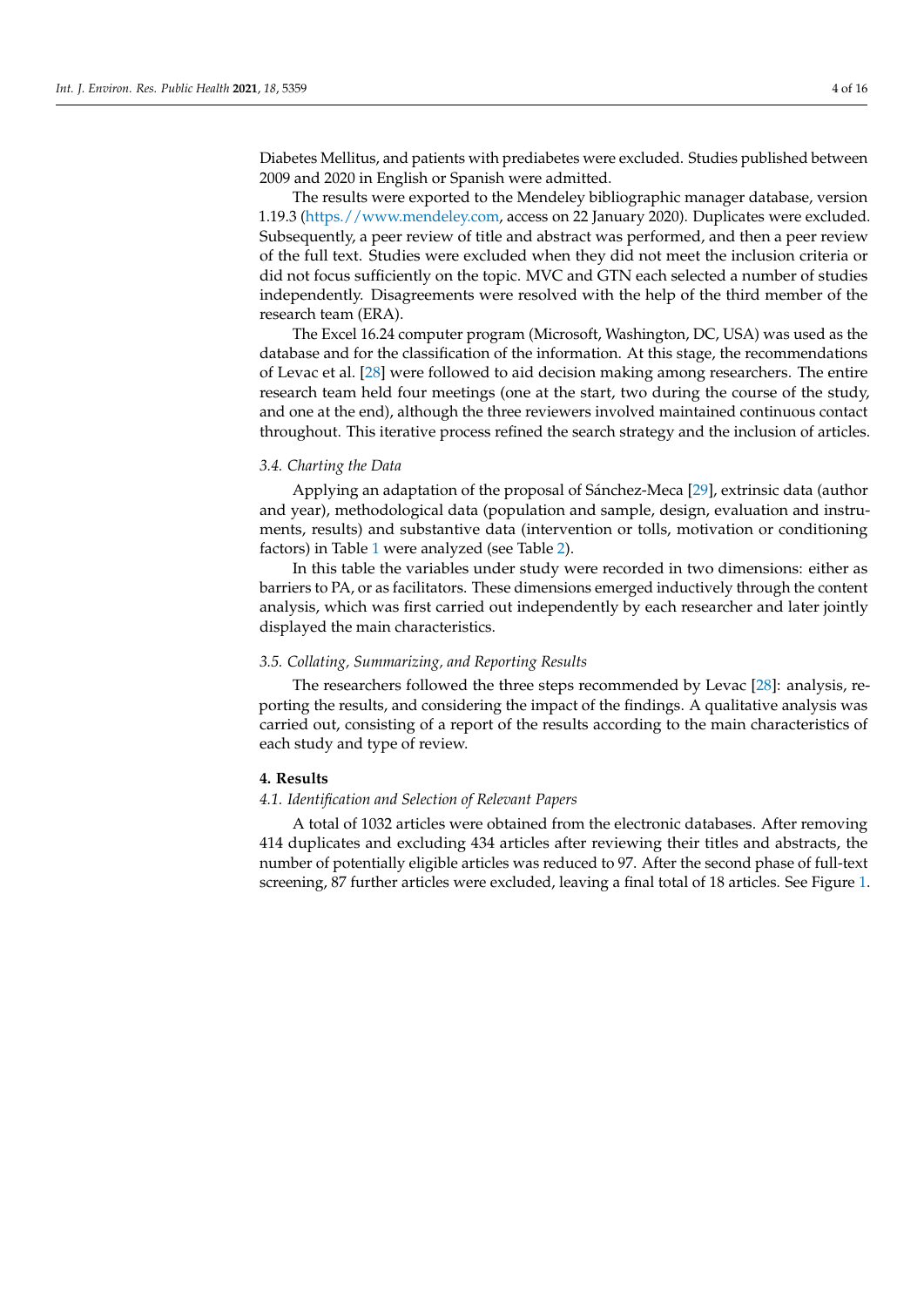| Author(s),<br><b>Year of Publication</b>                                                   | <b>Study Location</b> | <b>Study Population</b>                                                                      | Methodology                                                                                      | <b>Theory</b>                                                                                                                                                                                  | Intervention/Tolls (Web.<br><b>Interview, Primary Care)</b>                                                                                                                                                          | Motivation (Email,<br><b>Motivational Interview)</b>                                                                                                                                                                 |
|--------------------------------------------------------------------------------------------|-----------------------|----------------------------------------------------------------------------------------------|--------------------------------------------------------------------------------------------------|------------------------------------------------------------------------------------------------------------------------------------------------------------------------------------------------|----------------------------------------------------------------------------------------------------------------------------------------------------------------------------------------------------------------------|----------------------------------------------------------------------------------------------------------------------------------------------------------------------------------------------------------------------|
| [ $30$ ] Alharbi, M.,<br>Gallagher, R., Neubeck, L.,<br>Bauman, A., et al. 2016            | Australia             | $n = 134$                                                                                    | Quantitative (randomized<br>controlled trial) and<br>qualitative (semi-structured<br>interviews) | Bandura                                                                                                                                                                                        | 1 h group-based supervised<br>structured exercise twice a<br>week and four 90 min<br>group-based information<br>sessions. Then, 3 telephone<br>follow-up calls over the<br>following 8 months                        | <b>NO</b>                                                                                                                                                                                                            |
| [31] Balducci, S.,<br>Sacchetti, M., Haxhi, J.,<br>Orlando, G., Zanuso, S.,<br>et al. 2015 | Italy                 | $n = 300$                                                                                    | Randomized controlled trial                                                                      | Social cognitive theory and<br>health belief model                                                                                                                                             | Intervention in the INT<br>group consisted of<br>aggregated<br>behavioral-change<br>techniques once-a-year for 3<br>years. Theoretical,<br>individual, face-to-face<br>counseling sessions and<br>practical exercise | Efforts are designed to<br>convince the patient that<br>regular PA is the<br>pre-eminent cure for DM2<br>and to understand the<br>positive expectations the<br>individual patients had of<br>this change in behavior |
| [32] Bekele, H., Asefa, A.,<br>Getachew, B., Belete, A.M.                                  | Africa                |                                                                                              | <b>Systematic Review</b>                                                                         | PICO. The levels of<br>evidence and the quality<br>guides of articles and<br>research papers were<br>evaluated based on the<br>Johns Hopkins Method of<br>Research Evidence<br>Appraisal Tool. | N <sub>o</sub>                                                                                                                                                                                                       | No                                                                                                                                                                                                                   |
| [13] Centis, E., Trento, M.,<br>Dei Cas, A., et al. 2014                                   | Italy                 | $n = 1353$ consecutive<br>outpatients with DM2                                               | Not specified. Use of<br>questionnaires. Descriptive<br>analysis                                 | Prochaska's model                                                                                                                                                                              | Face-to-face questionnaire                                                                                                                                                                                           | Motivation to change was<br>tested by the EMME-3<br>questionnaire for diet and<br>PA                                                                                                                                 |
| [30] Collins, T., Lunos, S.,<br>Ahluwalia, J. 2010                                         | <b>USA</b>            | $n = 145$ subjects with<br>chronic disease (DM1 or<br>DM2 or peripheral arterial<br>disease) | Randomized clinical trial,<br>cross-sectional study                                              | Social Cognitive Theory                                                                                                                                                                        | Ouestionnaires, treadmill<br>walking, six-minute walk<br>test                                                                                                                                                        | Walking intervention to<br>improve distance at 6<br>months in individuals with<br>DM2 and peripheral arterial<br>disease                                                                                             |
| [33] Gallé, F., Di Onofrio, V.,<br>Cirella, A., et al. 2017                                | Italy                 | $n = 130$ Overweight and<br>inactive patients with DM2                                       | Neither experimental nor<br>controlled. Pre-post,<br>prospective                                 | No                                                                                                                                                                                             | 1-h training group sessions<br>performed two times per<br>week and short-form 12<br>questionnaire                                                                                                                    | Motivational program, a<br>nutrition program, and an<br>exercise program                                                                                                                                             |

# **Table 2.** Characteristics of the studies' design: quantitative, qualitative, and mixed.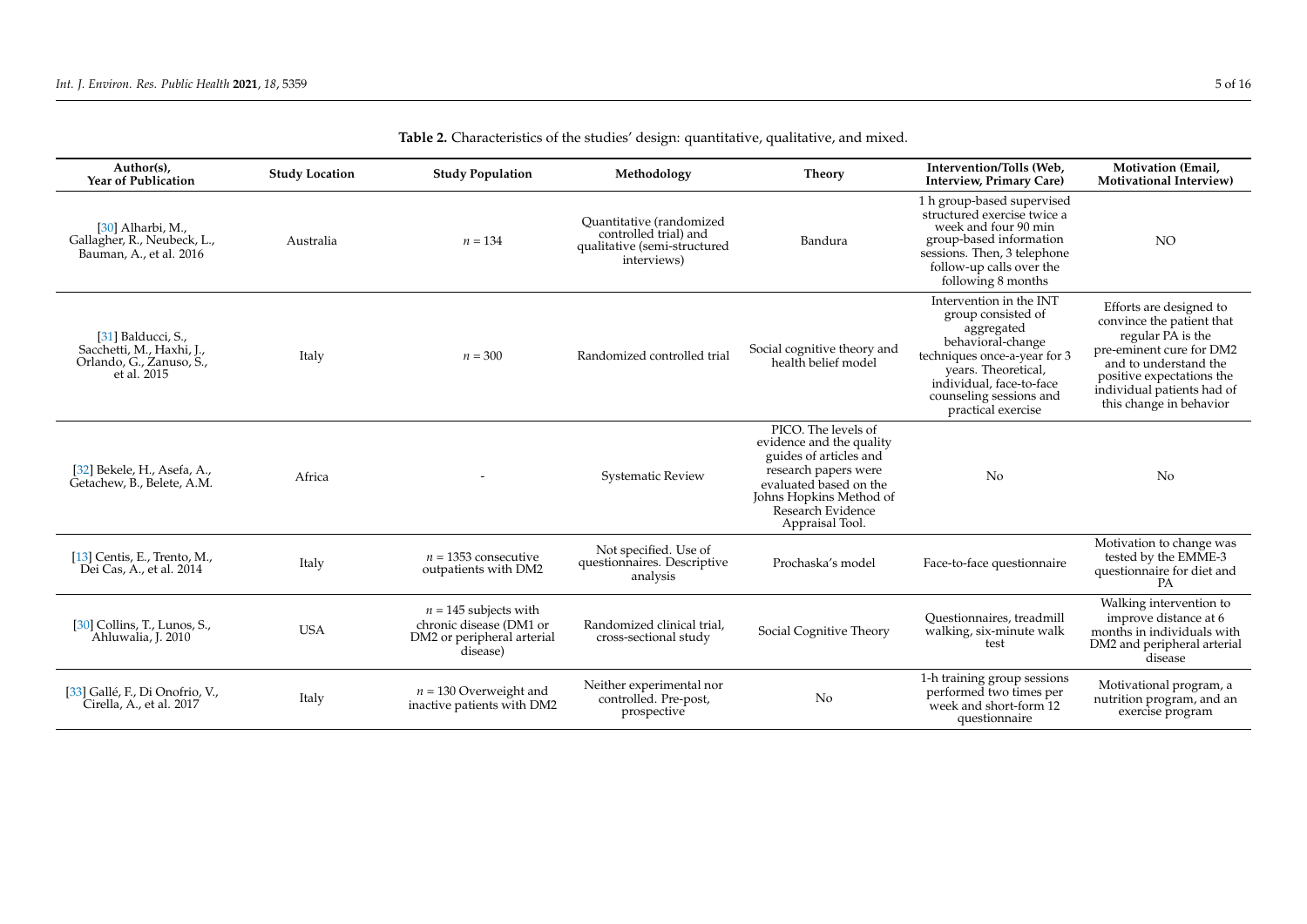| Author(s),<br><b>Year of Publication</b>                                                       | <b>Study Location</b> | <b>Study Population</b>                                                                                           | Methodology                                                                          | <b>Theory</b>                                                                                             | Intervention/Tolls (Web.<br><b>Interview, Primary Care)</b>                                                             | Motivation (Email,<br><b>Motivational Interview)</b>                                                                                                      |
|------------------------------------------------------------------------------------------------|-----------------------|-------------------------------------------------------------------------------------------------------------------|--------------------------------------------------------------------------------------|-----------------------------------------------------------------------------------------------------------|-------------------------------------------------------------------------------------------------------------------------|-----------------------------------------------------------------------------------------------------------------------------------------------------------|
| [26] Gómez-Zúñiga, B.,<br>Pousada, M.,<br>Hernandez, M., et al. 2015                           | <b>USA</b>            | $n = 3916$ people with<br>diabetes completed the BBT<br>(BIG BLUE TEST)                                           | Not specified. RCT                                                                   | No                                                                                                        | Web site (shares his or her<br>experience by collecting<br>own data and answering<br>some questions through the<br>Web) | N <sub>o</sub>                                                                                                                                            |
| [18] Koponen, A.M.,<br>Simonsen, N.,<br>Suominen, S. 2018                                      | Finland               | $n = 256$                                                                                                         | Observational.<br>cross-sectional mail survey                                        | Self-determination theory<br>perspective                                                                  | Interviews with successful<br>and unsuccessful<br>participants                                                          | Studied autonomous<br>motivation but did not<br>apply any interventions to<br>increase it                                                                 |
| [34] Laranjo, L., Neves, A.,<br>Costa, A., et al. 2015                                         | Portugal              | $n = 16$ Patients with type 2<br>DM were recruited at the<br>Portuguese Diabetes<br>Association outpatient clinic | Oualitative                                                                          | No.                                                                                                       | Three video-recorded focus<br>groups. Pre-tested<br>interview guide                                                     | N <sub>o</sub>                                                                                                                                            |
| [35] Liebreich. T<br>Plotnikoff, R.C.,<br>Courneya, K.S., et al. 2009                          | Canada                | $n = 49$                                                                                                          | Prospective. 2-arm<br>randomized controlled trial.<br>Control/intervention<br>groups | Social Cognitive Theory<br>(SCT)                                                                          | Web site                                                                                                                | Individualized emails were<br>sent on a weekly basis,<br>providing general feedback<br>on the specific topic of the<br>week, progress, and<br>motivation. |
| $[19]$ Miller. S<br>Marolen, K. 2012                                                           | <b>USA</b>            | $n = 22$ African women with<br>DM2. Two focus groups of<br>11 participants                                        | Qualitative                                                                          | Trans-theoretical Model of<br><b>Behavior Change</b>                                                      | Focus group                                                                                                             | N <sub>o</sub>                                                                                                                                            |
| [36] Patel, N.,<br>Ferrer Harriet, B., Tyrer, F.,<br>et al. 2017                               | UK                    |                                                                                                                   | Narrative review                                                                     | Emergent ('berry picking')<br>model of information<br>retrieval                                           | N <sub>o</sub>                                                                                                          | No                                                                                                                                                        |
| [37] Schmidt, S.K.,<br>Hemmestad, L.,<br>Macdonald, C.S.,<br>Langberg, H.,<br>Valentiner, L.S. | Denmark               | $n = 6$ (qualitative)                                                                                             | Longitudinal Qualitative<br>Study                                                    | Health belief model (HBM),<br>self-determination theory<br>(SDT) and relevant research<br>on the topic    | Two rounds of in-depth,<br>semi-structured interviews,<br>conducted in August 2016<br>and February 2017                 | N <sub>o</sub>                                                                                                                                            |
| [38] Richardson, C.R.,<br>Buis, L.R., Janney, A.W.,<br>et al. 2010                             | <b>USA</b>            | $n = 324$                                                                                                         | 2-arm randomized<br>controlled trial                                                 | Bandura's social-cognitive<br>theory and social influence<br>theories including social<br>learning theory | Web page                                                                                                                | Individually tailored<br>motivational messages                                                                                                            |
| [39] Schneider, K., Panza, E.,<br>Handschin, B., Ma, Y.,<br>et al. 2016                        | <b>USA</b>            | $n = 20$                                                                                                          | Randomization.                                                                       | Linear mixed models:<br>Littell, Stroup, Milliken,<br>Wolfinger, and<br>Schabenberger                     | Orientation session and 38<br>group exercise classes over<br>24 weeks                                                   | N <sub>o</sub>                                                                                                                                            |

**Table 2.** *Cont.*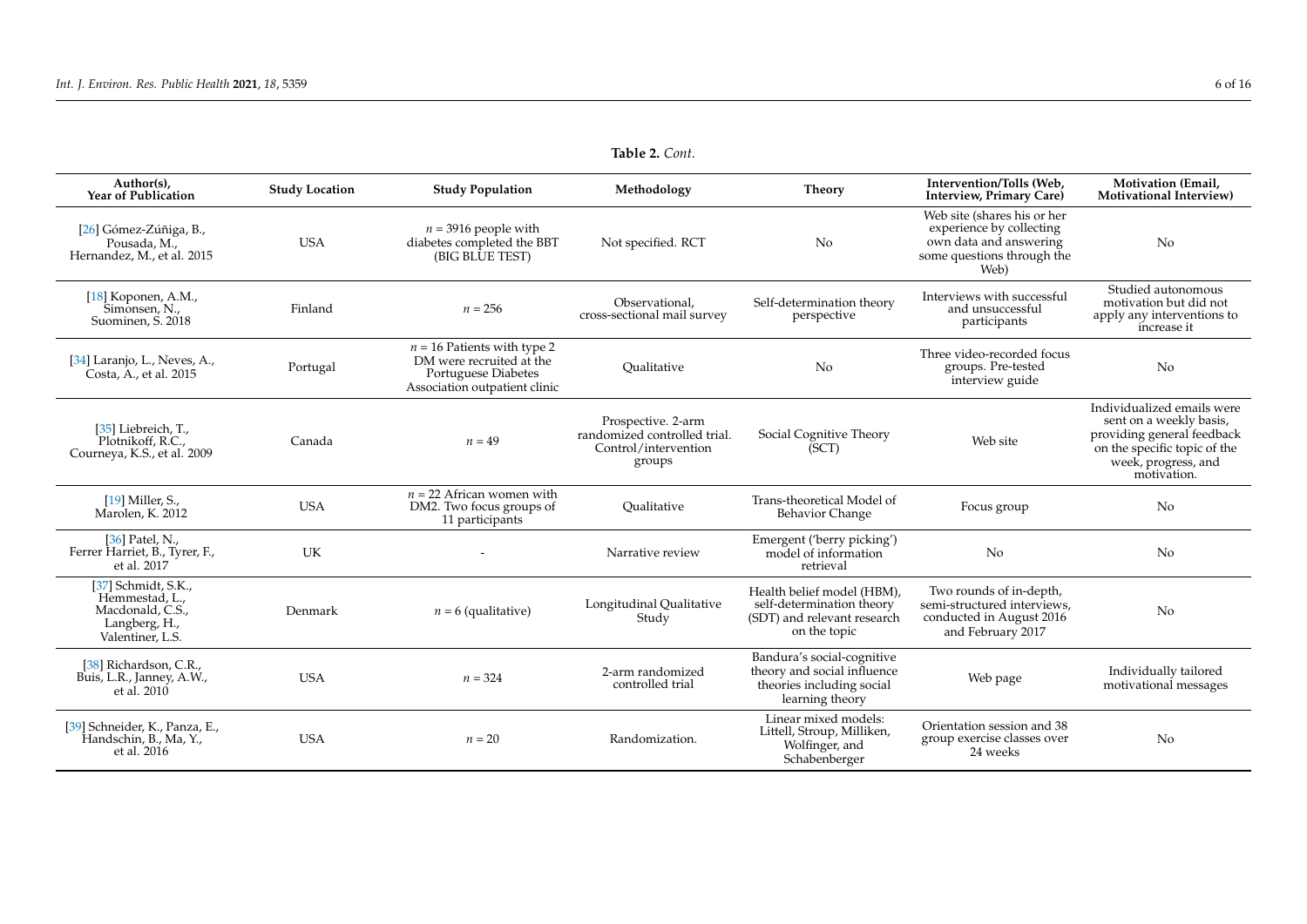<span id="page-6-0"></span>

| <b>Table 2.</b> Com.                                               |                       |                                                                                                                                                                                                                               |                                                                                         |                                                                                                                       |                                                                                                                                                                                       |                                                                                                                                                                                                     |
|--------------------------------------------------------------------|-----------------------|-------------------------------------------------------------------------------------------------------------------------------------------------------------------------------------------------------------------------------|-----------------------------------------------------------------------------------------|-----------------------------------------------------------------------------------------------------------------------|---------------------------------------------------------------------------------------------------------------------------------------------------------------------------------------|-----------------------------------------------------------------------------------------------------------------------------------------------------------------------------------------------------|
| Author(s),<br><b>Year of Publication</b>                           | <b>Study Location</b> | <b>Study Population</b>                                                                                                                                                                                                       | Methodology                                                                             | <b>Theory</b>                                                                                                         | Intervention/Tolls (Web,<br><b>Interview, Primary Care)</b>                                                                                                                           | <b>Motivation (Email,</b><br><b>Motivational Interview)</b>                                                                                                                                         |
| [40] Soderlund, P.D. 2018                                          | <b>USA</b>            |                                                                                                                                                                                                                               | Review: type not specified                                                              | No                                                                                                                    | <b>PRISMA</b>                                                                                                                                                                         | MI proficient counselors<br>who emphasize that PA<br>self-management may help<br>foster PA behavior change                                                                                          |
| $[22]$ Van Dyck, D.,<br>De Greef, K., Deforche, B.,<br>et al. 2011 | Belgium               | $n = 143$                                                                                                                                                                                                                     | Randomized controlled trial                                                             | Social cognitive theory of<br>Bandura + Prochaska's<br>trans-theoretical model de<br>and self-determination<br>theory | Baseline questionnaire<br>administered in patients'<br>homes by a psychologist<br>(IPAQ). The subject was<br>provided with a pedometer.<br>Follow-up by telephone                     | There was no increase in<br>autonomous motivation<br>towards physical activity in<br>this study group, although<br>our intervention also<br>incorporated<br>self-determination theory<br>constructs |
| [41] Wycherley, T., Mohr, P.,<br>Noakes, M., et al. 2012           | Australia             | $n = 106$ participants<br>commenced and 84<br>completed the initial<br>16-week research based<br>supervised lifestyle<br>intervention program. Of<br>the 81 participants invited,<br>3(37%) completed the 1-year<br>follow-up | Not specified, but it was a<br>non-randomized controlled<br>trial and qualitative study | Standardized open-ended<br>telephone interview                                                                        | Getting involved in a<br>structured exercise program<br>may lead to improvements<br>that may intrinsically<br>motivate and facilitate<br>exercise participation in the<br>longer term | No                                                                                                                                                                                                  |

**Table 2.** *Cont.*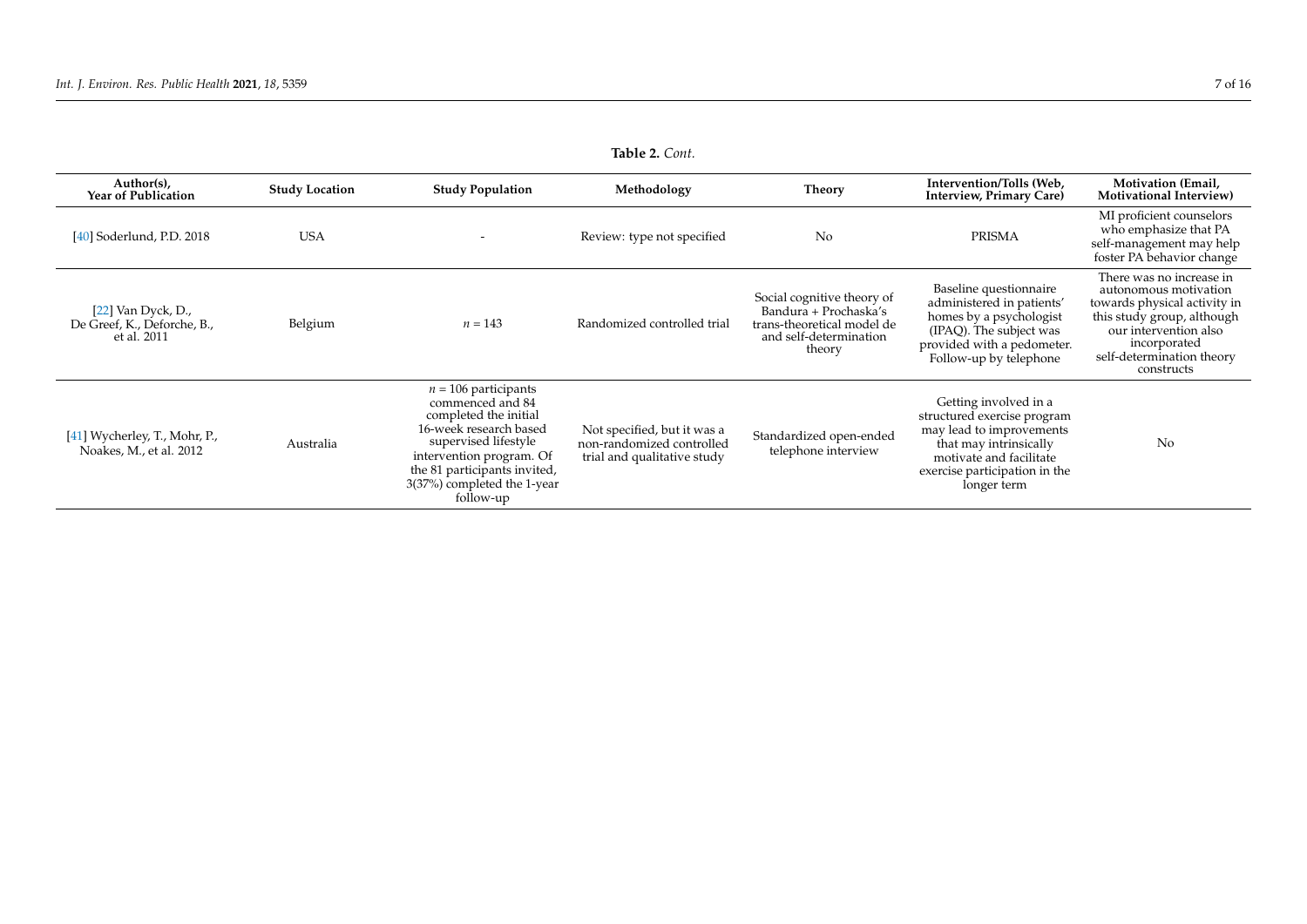<span id="page-7-0"></span>

**Figure 1.** PRISMA flow‐diagram of screening process for review. **Figure 1.** PRISMA flow-diagram of screening process for review.

Italy  $[13,31,33]$  $[13,31,33]$  $[13,31,33]$ , two from Australia  $[30,41]$  $[30,41]$ , one from Portugal  $[33]$ , one from the UK  $[30]$ , one from Belgium [22], one from Canada [31], one from Denmark [41], one fro[m A](#page-14-4)frica [40], and on[e fr](#page-14-0)om Finland [18]. All articles were published in English. Seven had a quantitative design, three a qualitative design, and three a descriptive design; there were three narrative reviews and also two mixed-method reviews. Of the 18 selected articles, six were from the USA [\[19](#page-14-1)[,26](#page-14-8)[,38–](#page-14-28)[40](#page-14-29)[,42\]](#page-14-30), three from

# 4.2. Risk of Bias, Validity, and Methodological Quality

*4.2. Risk of Bias, Validity, and Methodological Quality*  The methodological quality of the included studies was assessed using CASPE [\[43\]](#page-14-35) (see Table S1). The total scores on this scale range from 0 (best) to 10 (worst).

The methodological quality of the included studies was assessed using  $\frac{1}{2}$  and  $\frac{1}{2}$  are  $\frac{1}{2}$  are  $\frac{1}{2}$  are two very high-quality papers with scores of 0, indicating a high level of quality: [\[22\]](#page-14-4) and [\[39\]](#page-14-36). There were also six very high-quality articles with scores of 1 [\[30](#page-14-33)[,31,](#page-14-31)[40](#page-14-29)[–42\]](#page-14-30) and [\[13\]](#page-13-10) or 2 [\[18](#page-14-0)[,31\]](#page-14-31) and [\[32\]](#page-14-37) and the quantitative part of the study by [\[30\]](#page-14-33). Studies with scores of 3 or 4 were classed as medium quality [\[39\]](#page-14-36), the quantitative and qualitative parts of the mixed-methods review by [19,34,36,41]. Only two papers had scores of 5 [and](#page-14-1) were [th](#page-14-38)erefore of medium–low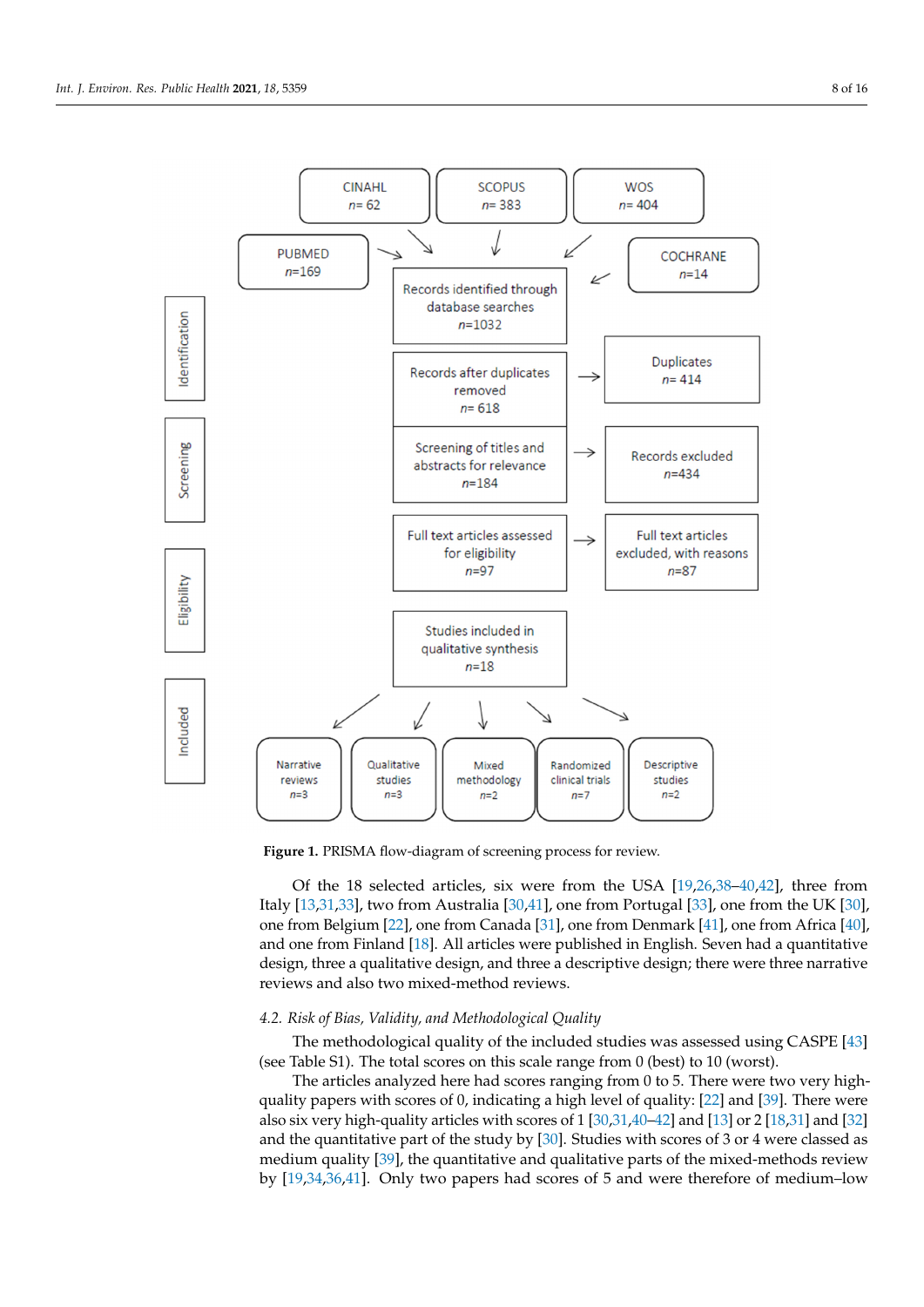quality: one observational [\[26\]](#page-14-8) and the other the qualitative part of the mixed-methods review by [\[30\]](#page-14-33). The qualitative and quantitative parts of the two mixed-methods studies were analyzed separately.

# *4.3. Factors That Influence the Performance of Physical Activity in Adults with Type 2 Diabetes Mellitus*

The synthesis shows the factors that were identified as facilitators of or barriers to the performance of physical activity in adults with DM2 in Table [2.](#page-6-0) The factors were classified according to socio-demographic characteristics and into six components: personal, motivation, social, mental, clinical, and self-efficacy (see Table [3\)](#page-10-0).

| Author(s),<br>Year of Publication                                                    | <b>Conditioning Factors: Barriers</b>                                                                                                                                                                                                                                                                                                                                                                                                            | <b>Conditioning Factors:</b><br>Facilitators                                                   |
|--------------------------------------------------------------------------------------|--------------------------------------------------------------------------------------------------------------------------------------------------------------------------------------------------------------------------------------------------------------------------------------------------------------------------------------------------------------------------------------------------------------------------------------------------|------------------------------------------------------------------------------------------------|
| [30] Alharbi, M., Gallagher, R.,<br>Neubeck, L., Bauman, A., et al. 2016             | The most common barriers were lack of motivation<br>$(40.3\%)$ , lack of time overall $(30.6\%)$ , and lack of<br>time due to family commitments (17.2%). Baseline<br>self-efficacy, depressive symptoms, being female,<br>overweight, and having coronary heart disease                                                                                                                                                                         | No                                                                                             |
| [31] Balducci, S., Sacchetti, M., Haxhi, J.,<br>Orlando, G., Zanuso, S., et al. 2015 | Barriers that are outside the patient's own control<br>include lack of specific knowledge on the part of<br>both physicians and exercise trainers and lack of<br>dedicated facilities                                                                                                                                                                                                                                                            | No                                                                                             |
| [32] Bekele, H., Asefa, A., Getachew, B.,<br>Belete, A.M. 2020                       | Barriers included the poor knowledge, the<br>perception that exercise potentially exacerbates<br>illness, lack of an exercise partner, specific<br>locations away from home, the rainy season in<br>Africa, criticism by others, and lack of support<br>from the partner, health professionals, family<br>members, and friends.<br>Lack of knowledge and education, poverty and<br>cost, population changes, and lack of access<br>to healthcare | No                                                                                             |
| [13] Centis, E., Trento, M., Dei Cas, A.,<br>et al. 2014                             | Older age and longer disease duration, Higher<br>motivation to change was recorded in the area of<br>diet compared to that of AF                                                                                                                                                                                                                                                                                                                 | Higher educational level,<br>self-efficacy was higher in males                                 |
| [42] Collins, T., Lunos, S.,<br>Ahluwalia, J. 2010                                   | Walking alone or in rainy or cold weather                                                                                                                                                                                                                                                                                                                                                                                                        | Self-efficacy, motivation                                                                      |
| [33] Gallé, F., Di Onofrio, V., Cirella, A.,<br>et al. 2017                          | Physical barriers (disorders, excessive weight,<br>hypoglycemic crisis), psychophysical barriers<br>(laziness, lack of companions, of physician<br>recommendations, low importance attributed to<br>physical activity, feeling unable to exercise) and<br>environmental barriers (lack of time, of green<br>areas, of a gym close by, of equipment at home)                                                                                      | Personal trainer, higher<br>educational level, women                                           |
| [26] Gómez-Zúñiga, B., Pousada, M.,<br>Hernandez, M., et al. 2015                    | Less social support, DM1 fear of hypoglycemia                                                                                                                                                                                                                                                                                                                                                                                                    | Social norms, self-efficacy                                                                    |
| [18] Koponen, A.M., Simonsen, N.,<br>Suominen, S. 2018                               | Poor health, stress, and insulin medication slightly,<br>higher age, poor health, and social support                                                                                                                                                                                                                                                                                                                                             | Autonomous motivation,<br>self-care competence and<br>perceived autonomy<br>support correlated |

# **Table 3.** Barriers to, and facilitators of, the performance of PA.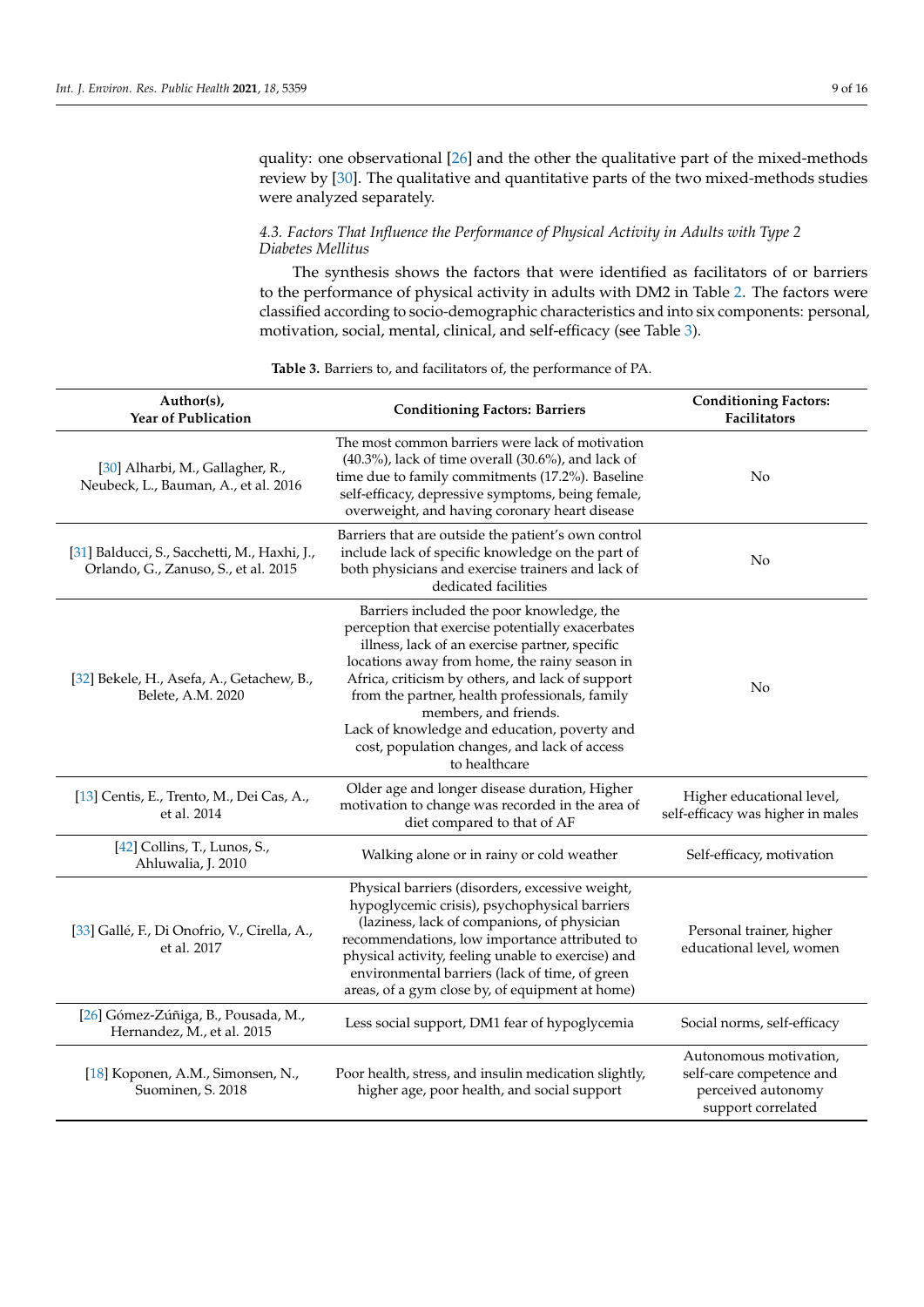| Author(s),<br><b>Year of Publication</b>                                                      | <b>Conditioning Factors: Barriers</b>                                                                                                                                                                                                                                                                                   | <b>Conditioning Factors:</b><br>Facilitators                                                                                                                                                                                                                                                                                                                                                                                                                           |
|-----------------------------------------------------------------------------------------------|-------------------------------------------------------------------------------------------------------------------------------------------------------------------------------------------------------------------------------------------------------------------------------------------------------------------------|------------------------------------------------------------------------------------------------------------------------------------------------------------------------------------------------------------------------------------------------------------------------------------------------------------------------------------------------------------------------------------------------------------------------------------------------------------------------|
| [34] Laranjo, L., Neves, A., Costa, A.,<br>et al. 2015                                        | Lack of motivation and willpower, and not having<br>created the habit of exercising. To a lesser degree:<br>fatigue, muscle and joint pain, lack of information<br>regarding the specific types of physical activities,<br>lack of family or friend support. Themes PA:<br>Decisional, Fatigue, Pain and Co-morbidities | Information and knowledge<br>translation, as well as family<br>and social ties                                                                                                                                                                                                                                                                                                                                                                                         |
| [35] Liebreich, T., Plotnikoff, R.C.,<br>Courneya, K.S., et al. 2009                          | No                                                                                                                                                                                                                                                                                                                      | Information accessed through<br>the virtual library, and therefore<br>increased their physical activity<br>as well                                                                                                                                                                                                                                                                                                                                                     |
| [19] Miller, S., Marolen, K. 2012                                                             | Lack of motivation, laziness, competing priorities                                                                                                                                                                                                                                                                      | Social support, motivation                                                                                                                                                                                                                                                                                                                                                                                                                                             |
| [36] Patel, N., Ferrer Harriet, B., Tyrer, F.,<br>et al. 2017                                 | Car travel, racial harassment, or abuse when<br>exercising and, for women, expectations to remain<br>in the home, fear for personal safety, lack of same<br>gender venues and concerns over the acceptability<br>of wearing 'western' exercise clothing                                                                 | Weight gain might compromise<br>family/carer responsibilities,<br>desire to be healthy, DM2<br>diagnosis, and exercise classes<br>held in 'safe' environments such<br>as places of worship                                                                                                                                                                                                                                                                             |
| [37] Schmidt, S.K., Hemmestad, L.,<br>Macdonald, C.S., Langberg, H.,<br>Valentiner, L.S. 2020 | No                                                                                                                                                                                                                                                                                                                      | Five motivating factors were<br>identified: achievement of<br>results (reduce their daily<br>medicine intake and live an<br>overall healthier life), social<br>support and relatedness (with<br>help from the coaches, they<br>developed skill and confidence<br>in exercising), support from<br>health care professionals and<br>identification with acceptance of<br>lifestyle (displayed signs of the<br>new lifestyle being part of their<br>lives and self-image) |
| [38] Richardson, C.R., Buis, L.R.,<br>Janney, A. W, et al. 2010                               | Participants with low baseline social support for<br>physical activity used the online community<br>features more than participants with high baseline<br>social support                                                                                                                                                | Participants in both arms who<br>reported having social support<br>at the end of the study were<br>more likely to increase their step<br>counts. More posts written, and<br>pages viewed correlated with<br>greater reported motivation to<br>increase walking                                                                                                                                                                                                         |
| [39] Schneider, K., Panza, E.,<br>Handschin, B., Ma, Y., et al. 2016                          | Pain, general exercise barriers and symptoms of<br>major depression, comorbid depression and<br>inadequately controlled diabetes                                                                                                                                                                                        | Family, social support                                                                                                                                                                                                                                                                                                                                                                                                                                                 |
| [40] Soderlund, P.D. 2018                                                                     | Time within the healthcare setting                                                                                                                                                                                                                                                                                      | (1) counselors focused on a<br>minimal number of DM2<br>self-management behaviors<br>(2) MI counselors should<br>emphasize either the frequency<br>or duration of MI sessions<br>(3) MI proficient counselors<br>MI may be more effective when<br>counselors prioritize a minimal<br>number of target behaviors over<br>the course of a few sessions                                                                                                                   |

**Table 3.** *Cont.*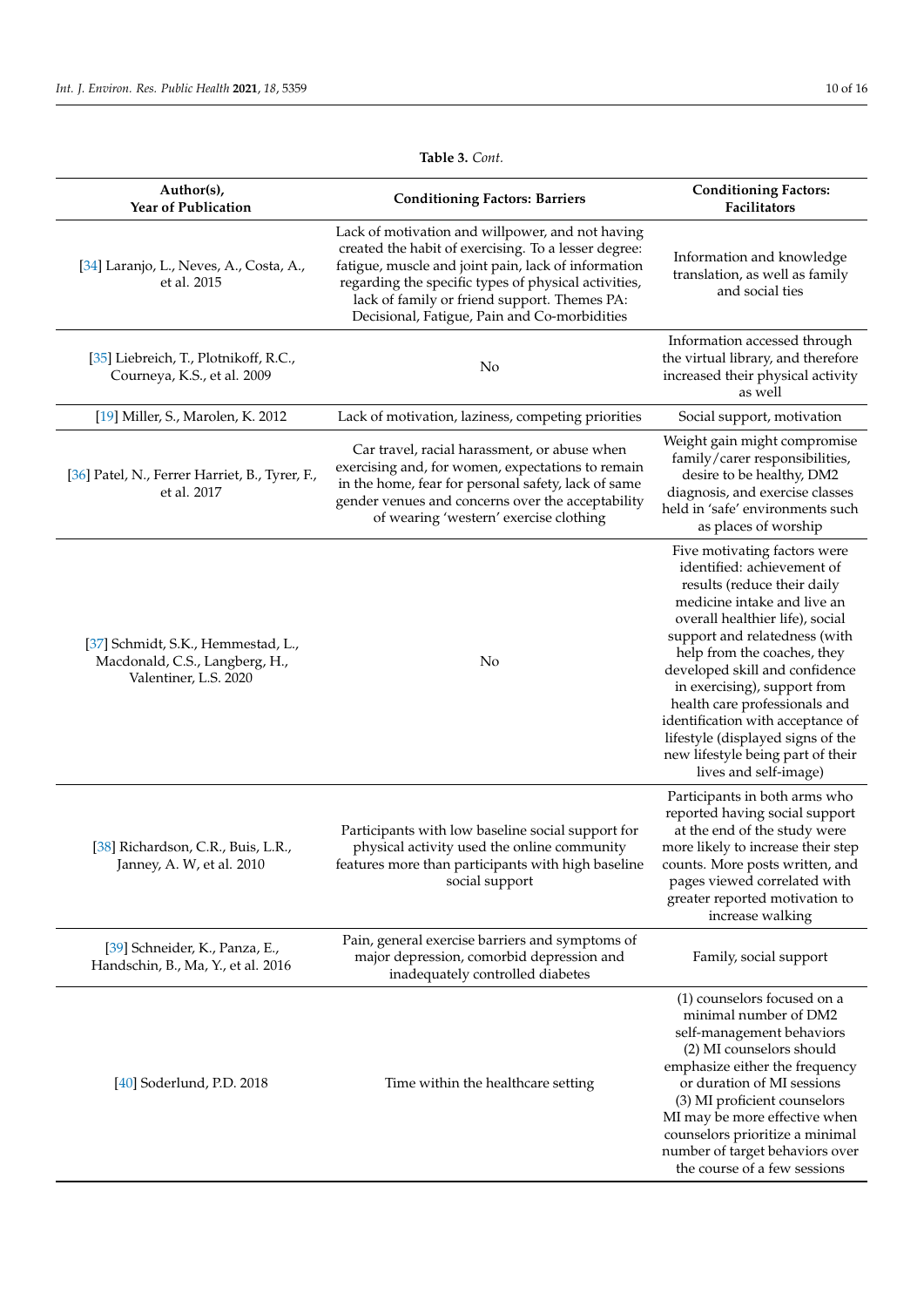**Table 3.** *Cont.*

<span id="page-10-0"></span>

| [22] Van Dyck, D., De Greef, K.,<br>Deforche, B., et al. 2011 | Self-efficacy towards physical activity barriers was<br>not a mediator during the intervention period<br>(short-term), but only after the intervention ended<br>(intermediate-term) | Positive social norms and<br>modeling from family. Coping<br>with relapse, defined as the<br>ability to avoid and cope with<br>relapse-inducing situations.<br>Sport partner. Social support<br>from family did not mediate<br>short-term physical activity<br>changes but was the most<br>consistent mediator of<br>intermediate-term changes of<br>physical activity                                                                                                                                                                     |
|---------------------------------------------------------------|-------------------------------------------------------------------------------------------------------------------------------------------------------------------------------------|--------------------------------------------------------------------------------------------------------------------------------------------------------------------------------------------------------------------------------------------------------------------------------------------------------------------------------------------------------------------------------------------------------------------------------------------------------------------------------------------------------------------------------------------|
| [41] Wycherley, T., Mohr, P., Noakes, M.,<br>et al. 2012      | Undertaking moderate to high intensity exercise<br>and overcoming the initial challenge of doing<br>exercise                                                                        | Supervised exercise training<br>during the program indicated<br>access to appropriate<br>programs/facilities, more<br>affordable gym membership<br>and having a personal trainer<br>/motivator, the motivation<br>derived from the general<br>improvements they experienced<br>during the program,<br>encouragement and<br>troubleshooting efforts of the<br>staff, personal persistence and,<br>less commonly, the motivating<br>effects of having lost weight and<br>achieved improvements in<br>diabetes control. Support<br>from staff |

Regarding socio-demographic characteristics, the key obstacles were older age coupled with longer disease duration [\[13](#page-13-10)[,18\]](#page-14-0), excess weight [\[30](#page-14-33)[,33](#page-14-32)[,41\]](#page-14-34), and female sex. One study identified female sex as a facilitator because healthy behaviors were recorded more frequently among women [\[39\]](#page-14-36) but another study identified being a woman as an obstacle, because opinions about women's physical abilities may affect their self-efficacy to perform PA [\[30\]](#page-14-33).

Regarding the personal component, the key factors identified as facilitators were having information about PA [\[35](#page-14-40)[,36\]](#page-14-39), higher educational level [\[13](#page-13-10)[,33\]](#page-14-32), wanting to be healthy [\[36\]](#page-14-39), identification with acceptance of lifestyle [\[41\]](#page-14-34), and achieving improvements in the control of DM2 [\[37](#page-14-41)[,41\]](#page-14-34). Obstacles included poor knowledge and the perception that ex-ercise potentially exacerbates illness [\[40\]](#page-14-29), lack of time [\[30](#page-14-33)[,33\]](#page-14-32), fear of hypoglycemia [\[26](#page-14-8),33], having to do moderate to high intensity exercise and having to overcome the initial challenge of exercising [\[41\]](#page-14-34), lack of willpower and not being in the habit of exercising [\[33\]](#page-14-32), and the low importance attributed to PA and the feeling of an inability to exercise [\[39\]](#page-14-36).

Regarding the motivation component, the main facilitator was the motivation factor itself [\[18,](#page-14-0)[19,](#page-14-1)[30](#page-14-33)[,31](#page-14-31)[,35](#page-14-40)[,41\]](#page-14-34). Other studies reported a lack of motivation as an obstacle [\[19](#page-14-1)[,30](#page-14-33)[,34\]](#page-14-38).

With regard to the social component, the key factors identified as facilitators were social support from family and health professionals [\[19,](#page-14-1)[22,](#page-14-4)[31,](#page-14-31)[34,](#page-14-38)[37,](#page-14-41)[39\]](#page-14-36) and having a personal trainer [\[34,](#page-14-38)[37\]](#page-14-41). Obstacles were the absence of social support [\[18](#page-14-0)[,26](#page-14-8)[,32](#page-14-37)[,34](#page-14-38)[,38\]](#page-14-28), lack of recommendations or medical information [\[31](#page-14-31)[–34\]](#page-14-38), lack of information given by health professionals regarding the specific types of suitable PA, not knowing how often they should exercise or how to implement a plan for regular PA [\[33\]](#page-14-32), having to do PA alone [\[30](#page-14-33)[,32,](#page-14-37)[33\]](#page-14-32), and the lack of parks, gymnasiums, and other facilities nearby for carrying out PA [\[31](#page-14-31)[–33\]](#page-14-32).

Regarding the mental component, the only factor identified was depression, which was reported to be a barrier [\[30](#page-14-33)[,39\]](#page-14-36).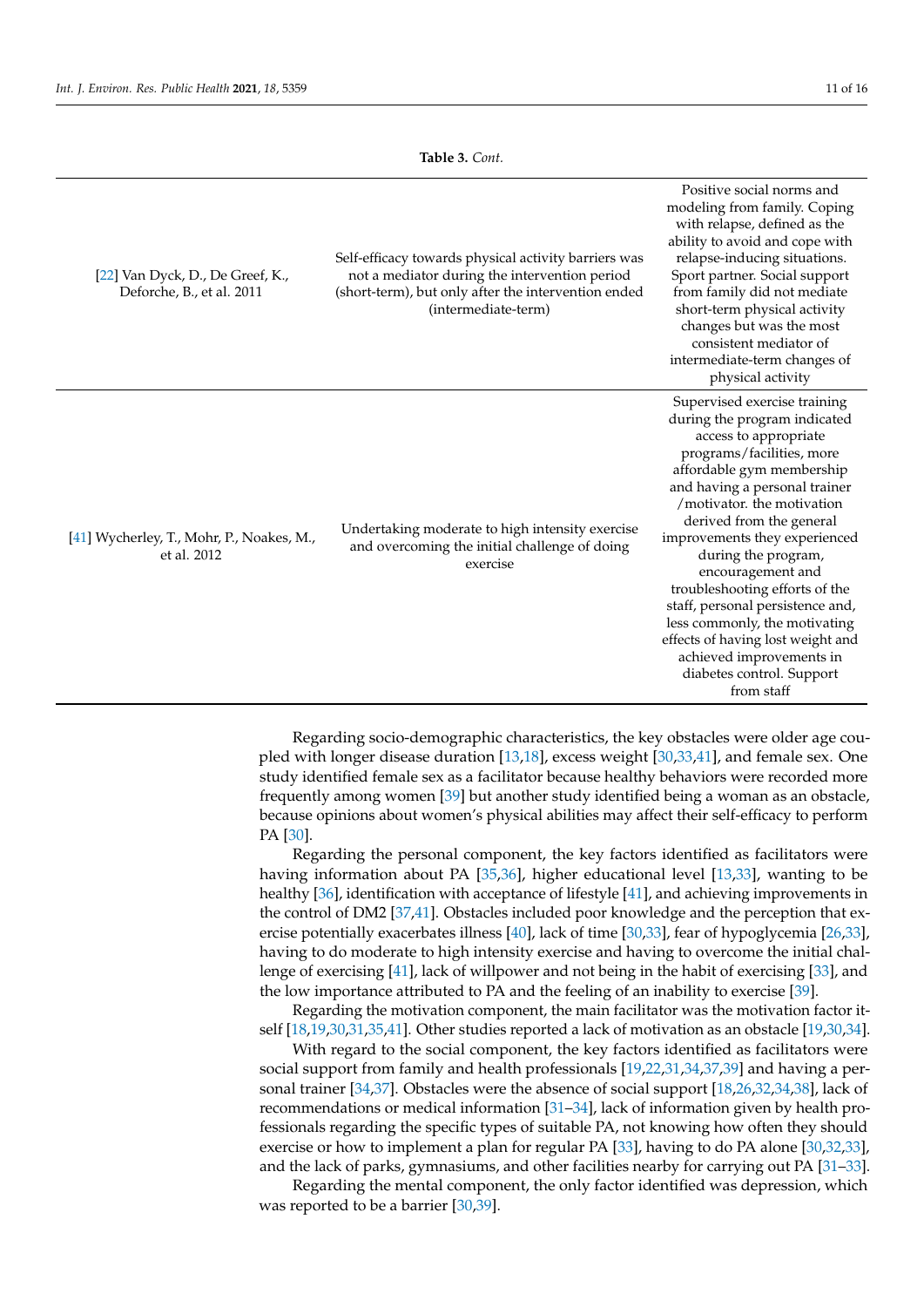Regarding the clinical component, the key factors identified as obstacles were muscle and joint fatigue and pain [\[34](#page-14-38)[,39\]](#page-14-36).

With respect to the self-efficacy component, the self-efficacy factor itself was identified as a facilitator [\[18](#page-14-0)[,26](#page-14-8)[,30](#page-14-33)[,42\]](#page-14-30).

# **5. Discussion**

#### *5.1. Socio-Demographic Characteristics*

The results of the study suggest that older subjects and women were less likely to engage in PA. The older the subjects, the less likely they were to perform PA, due to the possible associated complications, the physiological changes involved in the aging process, and the high prevalence of non-communicable chronic diseases, or a feeling of being unable to exercise [\[44](#page-15-0)[–46\]](#page-15-1). In one study of patients with DM2, only 21% engaged in PA; 6% were normal weight individuals, 12% were overweight, and 3% were obese. Thus, obesity was found to reduce the likelihood of performing PA [\[44\]](#page-15-0). Women reported having less energy and less ability than men [\[47\]](#page-15-2), and indicated they need to increase their confidence and overcome barriers in order to perform PA [\[48\]](#page-15-3). No studies identified female gender as a facilitator of PA with the exception of the study by [\[33\]](#page-14-32).

#### *5.2. Personal Component*

Feelings of obligation, internal pressure, discomfort, and guilt do not favor adherence to PA. On the contrary, self-esteem, enjoyment, and a sense of challenge are the main incentives for discovering the benefits of PA [\[49\]](#page-15-4). The adoption of PA must be a gradual incremental process so as to allow adaptations at metabolic and functional levels. Individuals need encouragement and accompaniment; they need to be presented with new challenges that enable them to go beyond the current limits of their physical abilities [\[50\]](#page-15-5). For a change in behavior (such as an increase in PA) to have consistent, long-term effects, it is important that patients internalize it, identify with it, and acknowledge its importance [\[49\]](#page-15-4).

#### *5.3. Motivation Component*

Motivation was the factor most frequently identified as a facilitator of physical activity, and lack of motivation was described by several authors as a barrier. Motivation is a key factor in maintaining PA in the long-term [\[37\]](#page-14-41). Neel [\[50\]](#page-15-5) described the syndrome of the emergence of genetic homeostasis due to prolonged periods of physical inactivity. This prolonged inaction can lead to a loss of physical fitness due to genetic dysfunction: not due to a gene deficiency, but to a lack of motivation to perform activities, which fails to stimulate proper functioning. Papín et al. [\[51\]](#page-15-6) found a positive relationship between the motivation to perform PA and the time since the diagnosis of the disease, basic psychological needs (autonomy, competence, and social support), and respondents' resilience. Furthermore, an inverse relationship was found between HbA1c and the motivation to perform PA and basic psychological needs [\[52\]](#page-15-7).

#### *5.4. Social Component*

Social influence (exerted by sedentary friends or family members) also represents a disincentive for physical activity. Only 15% of the study population identified the lack of resources as an important limitation for carrying out PA [\[47\]](#page-15-2). This finding is consistent with previous research that highlights the importance of social support, but also its complex role in the management of diabetes self-care. For example, social support encompasses many behaviors such as giving advice, assistance, and listening [\[19\]](#page-14-1). According to the study by Alarcón-Moraa [\[53\]](#page-15-8), patients with longer disease duration perceive less social support in general, and less emotional and affective support in particular. These results corroborate those of Kadirvelu [\[54\]](#page-15-9), who mention that, although in most cases family support tends to be given freely, it tends to be more forthcoming when the diagnosis of diabetes is recent, and diminishes when the disease continues for a longer period. Regarding the lack of information, the peer training carried out at some centers has a positive impact on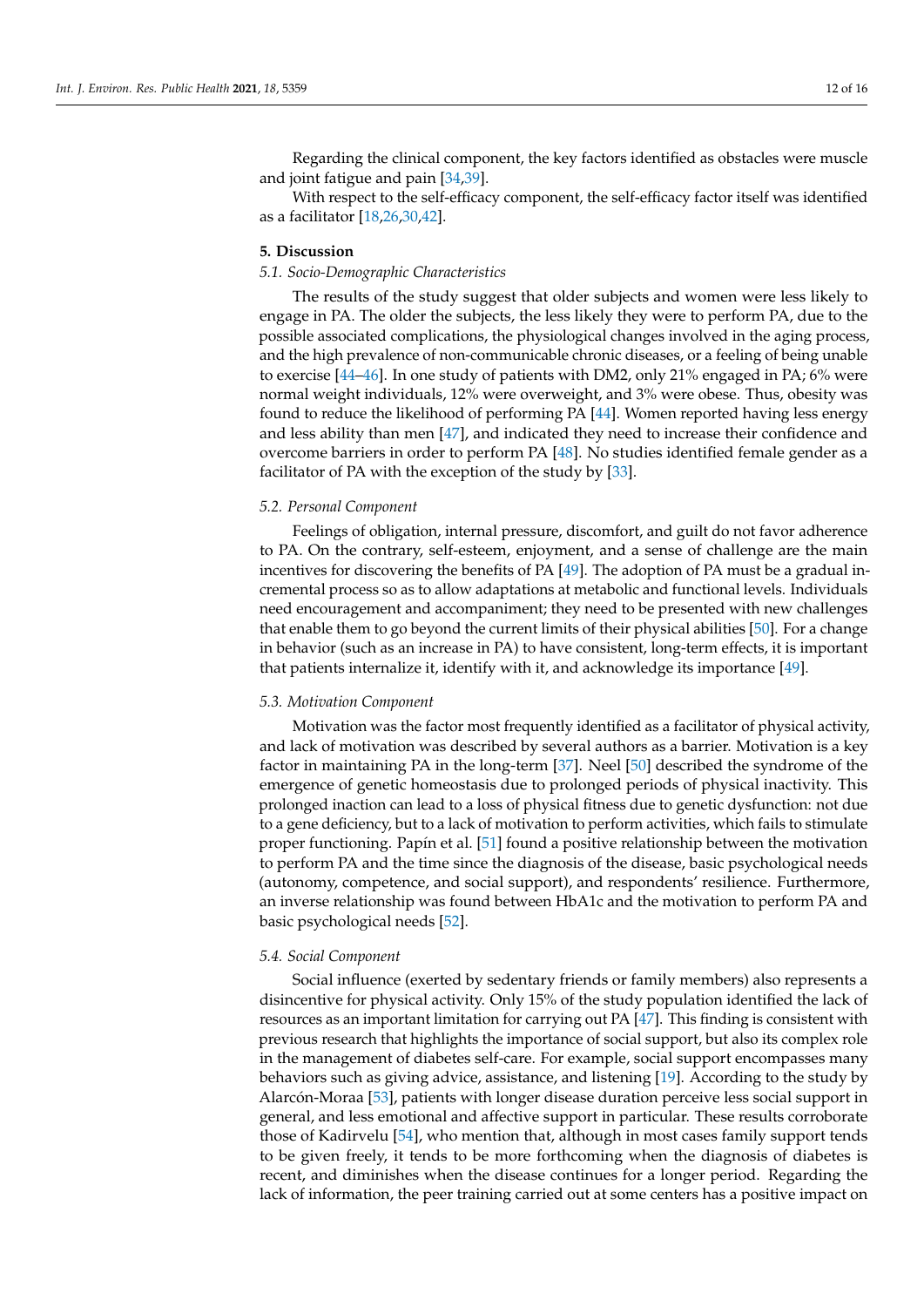physical exercise, the use of health resources, and self-efficacy in care. It fosters a positive relationship between patients and health staff, generates group support and self-confidence, and facilitates emotional management [\[55\]](#page-15-10).

# *5.5. Mental Component*

The only mental component identified was depression. Twenty percent of adults with DM2 had depression, and women with DM2 were two or three times more likely to have depression than men with DM2 [\[56\]](#page-15-11). Depression in DM2 is associated with poorer glycemic control, poor self-control of diabetes, and a high risk of mortality [\[33\]](#page-14-32). Additionally, research has shown that antidepressant medication may have direct effects on glycemic control that are independent of its effects on weight and mood [\[57\]](#page-15-12).

### *5.6. Clinical Component*

Fatigue and muscle and joint pain were identified as barriers. Moderate to extreme pain was present in 57.8% of diabetic patients [\[58\]](#page-15-13). Pain was strongly associated with poor mental health and physical functioning, but not with poorer glycemic control.

# *5.7. Self-Efficacy Component*

Bandura conceptualizes self-efficacy as the confidence in one's ability to carry out a specific behavior. Related to physical activity, self-efficacy refers to one's confidence in being physically active in certain situations [\[59\]](#page-15-14). Those with higher self-efficacy were less likely to smoke and more likely to adherence to diet and engage in exercise [\[60\]](#page-15-15). Factors that predicted lower self-efficacy for exercise were lack of motivation, higher BMI, a diagnosis of coronary heart disease, more depressive symptoms, and female sex [\[30\]](#page-14-33).

#### **6. Strengths and Limitations of the Review**

This scoping review compiled information from studies with a wide range of designs and methods, and was conducted with the rigor and transparency required [\[27\]](#page-14-9). It provides an overview of the available literature on the factors that favor or discourage the habit of physical activity in adults with DM2. However, possible limitations are the publication bias inherent in the literature, the lack of guidelines for carrying out specific methods, and the difficulty of summarizing the results of different studies. This review took a considerable amount of time to complete, due to the extensive search coverage required by the approach. There may be a risk of selection bias if not all the available data were identified.

# **7. Conclusions**

This scoping review identified the main barriers and facilitators of the performance of physical activity in adults with DM2. Sociodemographic characteristics and six components—personal, motivation, social, mental, clinical, and self-efficacy—were identified as factors. Motivation and social support were the factors most frequently identified. Few studies published to date have explored the impact of these factors. It is important that future research should devise strategies for promoting adherence to PA that take into account the barriers and facilitators in populations with DM2 identified here in order to improve the effectiveness of intervention programs.

### *Implications for Practice*

This review can help health professionals and educators to reorient the focus of interventions and programs mainly dedicated to this topic. Effort should be made to create intervention tools that provide patients with DM2 with motivational engagement and encouragement of self-care.

Preventative measures and promotion of health would empower patients with DM2 with information, instruments, and strategies to obtain the most positive perspective, achieve better adherence to PA, and motivate them to adopt healthy behaviors and achieve maximum personal satisfaction.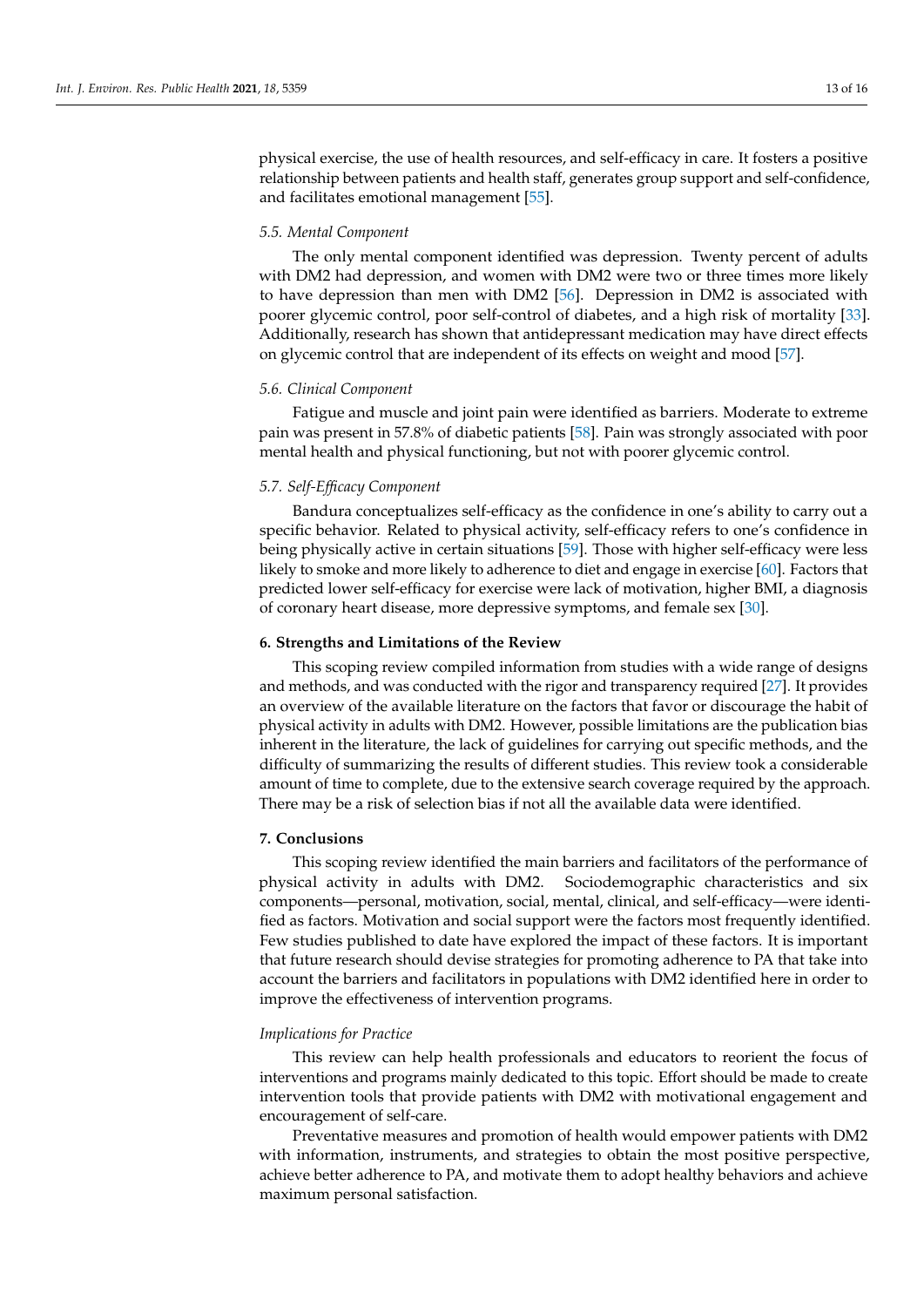**Supplementary Materials:** The following are available online at [https://www.mdpi.com/article/10](https://www.mdpi.com/article/10.3390/ijerph18105359/s1) [.3390/ijerph18105359/s1,](https://www.mdpi.com/article/10.3390/ijerph18105359/s1) Table S1: CASPE screening.

**Author Contributions:** Conceptualization, all authors (M.V.C., G.T.-N. and E.R.A.); methodology, M.V.C., G.T.-N.; formal analysis, M.V.C.; data curation, M.V.C., G.T.-N.; writing—original draft preparation, M.V.C.; writing—review and editing, G.T.-N., E.R.A. All authors have read and agreed to the published version of the manuscript.

**Funding:** This research received no external funding.

**Institutional Review Board Statement:** Not applicable.

**Informed Consent Statement:** Not applicable.

**Conflicts of Interest:** The authors declare no conflict of interest.

# **References**

- <span id="page-13-0"></span>1. WHO. Diabetes. 2018. Available online: <https://www.who.int/news-room/fact-sheets/detail/diabetes> (accessed on 8 September 2019).
- <span id="page-13-1"></span>2. Saeedi, P.; Petersohn, I.; Salpea, P.; Malanda, B.; Karuranga, S.; Unwin, N.; Colagiuri, S.; Guariguata, L.; Motala, A.A.; Ogurtsova, K.; et al. Global and regional diabetes prevalence estimates for 2019 and projections for 2030 and 2045: Results from the International Diabetes Federation Diabetes Atlas, 9th edition. *Diabetes Res. Clin. Pract.* **2019**, *157*, 107843. [\[CrossRef\]](http://doi.org/10.1016/j.diabres.2019.107843) [\[PubMed\]](http://www.ncbi.nlm.nih.gov/pubmed/31518657)
- <span id="page-13-14"></span><span id="page-13-2"></span>3. Aranceta-Bartrina, J.; Pérez-Rodrigo, C.; Alberdi-Aresti, G.; Ramos-Carrera, N.; Lázaro-Masedo, S. Prevalencia de obesidad general y obesidad abdominal en la población adulta española (25–64 años) 2014–2015: Estudio ENPE. *Rev. Española Cardiol.* **2016**, *69*, 579–587. [\[CrossRef\]](http://doi.org/10.1016/j.recesp.2016.02.010)
- <span id="page-13-3"></span>4. Islam, S.M.S.; Lechner, A.; Ferrari, U.; Laxy, M.; Seissler, J.; Brown, J.; Niessen, L.W.; Holle, R. Healthcare use and expenditure for diabetes in Bangladesh. *BMJ Glob. Health* **2017**, *2*, e000033. [\[CrossRef\]](http://doi.org/10.1136/bmjgh-2016-000033)
- <span id="page-13-4"></span>5. Ortiz, M.; Ortiz, E.; Gatica, A.; Gómez, D. Factores Psicosociales Asociados a la Adherencia al Tratamiento de la Diabetes Mellitus Tipo 2. *Ter. Psicol.* **2011**, *29*, 5–11. [\[CrossRef\]](http://doi.org/10.4067/S0718-48082011000100001)
- <span id="page-13-5"></span>6. Broadbent, E.; Donkin, L.; Stroh, J.C. Illness and Treatment Perceptions Are Associated With Adherence to Medications, Diet, and Exercise in Diabetic Patients. *Diabetes Care* **2011**, *34*, 338–340. [\[CrossRef\]](http://doi.org/10.2337/dc10-1779) [\[PubMed\]](http://www.ncbi.nlm.nih.gov/pubmed/21270191)
- 7. Lin, E.H.B.; Katon, W.; Von Korff, M.; Rutter, C.; Simon, G.E.; Oliver, M.; Ciechanowski, P.; Ludman, E.J.; Bush, T.; Young, B. Relationship of depression and diabetes self-care, medication adherence, and preventive care. *Diabetes Care* **2004**, *27*, 2154–2160. [\[CrossRef\]](http://doi.org/10.2337/diacare.27.9.2154) [\[PubMed\]](http://www.ncbi.nlm.nih.gov/pubmed/15333477)
- <span id="page-13-6"></span>8. Cradock, K.A.; Ólaighin, G.; Finucane, F.M.; Gainforth, H.L.; Quinlan, L.R.; Ginis, K.A.M. Behaviour change techniques targeting both diet and physical activity in type 2 diabetes: A systematic review and meta-analysis. *Int. J. Behav. Nutr. Phys. Act.* **2017**, *14*, 1–17. [\[CrossRef\]](http://doi.org/10.1186/s12966-016-0436-0)
- <span id="page-13-7"></span>9. Márquez, J.; Ramón, G.; Márquez, J. Actualidad en ejercicio y diabetes tipo 2 (I). *Arch. Med. Deporte* **2011**, *28*, 113–120.
- 10. Oliveira, C.; Simões, M.; Carvalho, J.; Ribeiro, J. Combined exercise for people with type 2 diabetes mellitus: A systematic review. *Diabetes Res. Clin. Pract.* **2012**, *98*, 187–198. [\[CrossRef\]](http://doi.org/10.1016/j.diabres.2012.08.004)
- <span id="page-13-8"></span>11. Yang, P.; Oh, P. Predicting Aerobic Fitness Improvements after Participation in a Hybrid Supervised and Home-Based Exercise Program in People with Type 2 Diabetes. *Can. J. Diabetes* **2013**, *37*, 388–393. [\[CrossRef\]](http://doi.org/10.1016/j.jcjd.2013.09.004)
- <span id="page-13-9"></span>12. Chan, A.W.K.; Chair, S.Y.; Lee, D.T.F.; Leung, D.Y.P.; Sit, J.W.H.; Cheng, H.Y.; Taylor-Piliae, R.E. Tai Chi exercise is more effective than brisk walking in reducing cardiovascular disease risk factors among adults with hypertension: A randomised controlled trial. *Int. J. Nurs. Stud.* **2018**, *88*, 44–52. [\[CrossRef\]](http://doi.org/10.1016/j.ijnurstu.2018.08.009)
- <span id="page-13-10"></span>13. Centis, E.; Trento, M.; Cas, A.D.; Pontiroli, A.E.; De Feo, P.; Bruno, A.; Sasdelli, A.S.; Arturi, F.; Strollo, F.; Kreutzenberg, S.V.D.; et al. Stage of change and motivation to healthy diet and habitual physical activity in type 2 diabetes. *Acta Diabetol.* **2014**, *51*, 559–566. [\[CrossRef\]](http://doi.org/10.1007/s00592-013-0551-1) [\[PubMed\]](http://www.ncbi.nlm.nih.gov/pubmed/24442514)
- <span id="page-13-11"></span>14. Vähäsarja, K.; Salmela, S.; Villberg, J.; Rintala, P.; Vanhala, M.; Saaristo, T.; Peltonen, M.; Keinänen-Kiukaanniemi, S.; Korpi-Hyövälti, E.; Kujala, U.M.; et al. Perceived need to increase physical activity levels among adults at high risk of type 2 diabetes. A cross-sectional analysis within a community-based diabetes prevention project FIN-D2D. *BMC Public Health* **2012**, *12*, 514. [\[CrossRef\]](http://doi.org/10.1186/1471-2458-12-514) [\[PubMed\]](http://www.ncbi.nlm.nih.gov/pubmed/22781026)
- <span id="page-13-12"></span>15. Caetano, I.R.C.E.S.; Santiago, L.M.; Marques, M. Impact of written information on control and adherence in type 2 diabetes. *Rev. Assoc. Médica Bras.* **2018**, *64*, 140–147. [\[CrossRef\]](http://doi.org/10.1590/1806-9282.64.02.140)
- 16. Alonso-Domínguez, R.; Gómez-Marcos, M.A.; Patino-Alonso, M.C.; Sánchez-Aguadero, N.; Agudo-Conde, C.; Castaño-Sánchez, C.; García-Ortiz, L.; Recio-Rodríguez, J.I. Effectiveness of a multifactorial intervention based on an application for smartphones, heart-healthy walks and a nutritional workshop in patients with type 2 diabetes mellitus in primary care (EMID): Study protocol for a randomised controlled trial. *BMJ Open* **2017**, *7*, e016191. [\[CrossRef\]](http://doi.org/10.1136/bmjopen-2017-016191) [\[PubMed\]](http://www.ncbi.nlm.nih.gov/pubmed/28912193)
- <span id="page-13-13"></span>17. Alonso-Domínguez, R.; Patino-Alonso, M.C.; Sánchez-Aguadero, N.; García-Ortiz, L.; Recio-Rodríguez, J.I.; Gómez-Marcos, M.A. Effect of a multifactorial intervention on the increase in physical activity in subjects with type 2 diabetes mellitus: A randomized clinical trial (EMID Study). *Eur. J. Cardiovasc. Nurs.* **2019**, *18*, 399–409. [\[CrossRef\]](http://doi.org/10.1177/1474515119835048)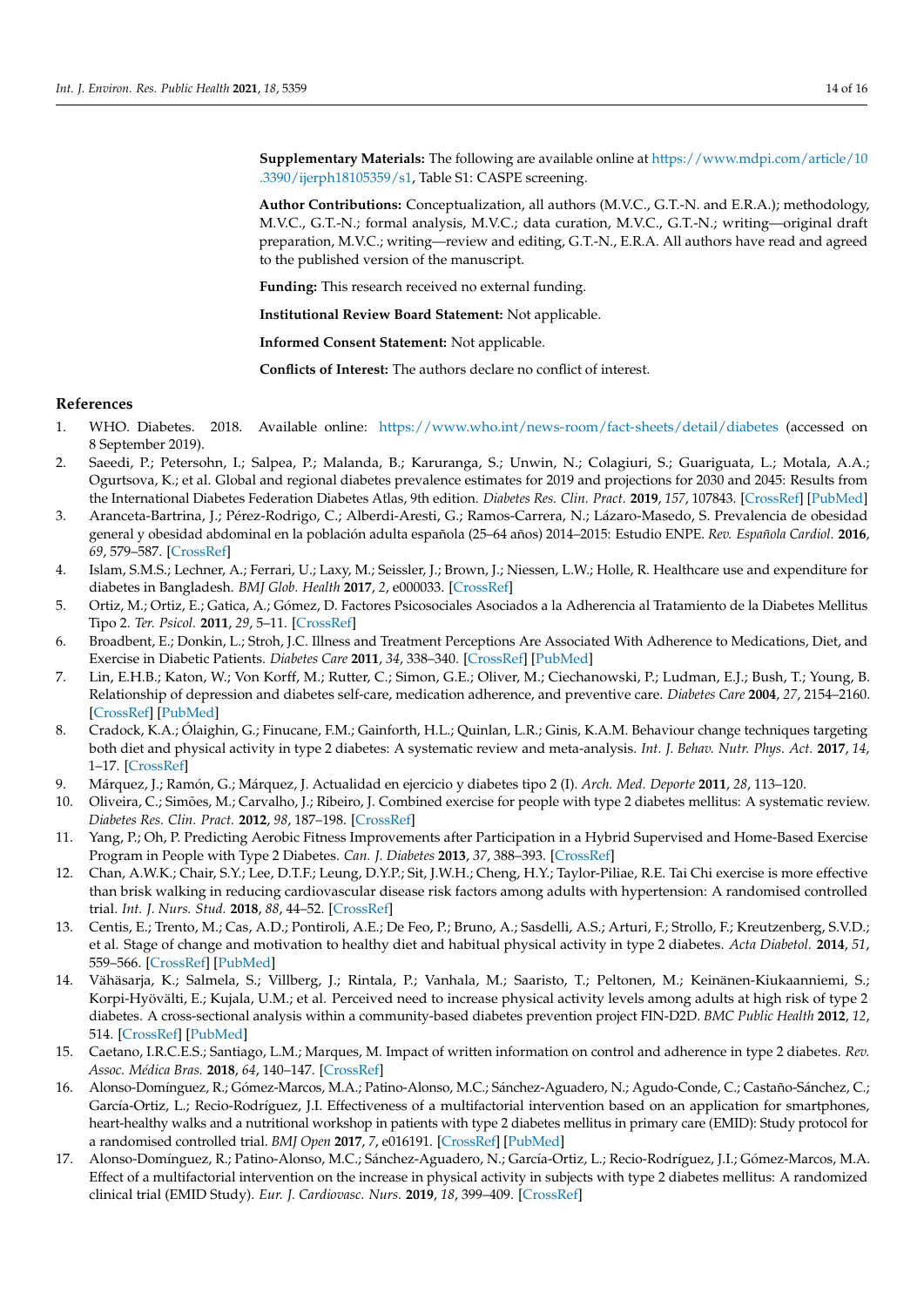- <span id="page-14-26"></span><span id="page-14-20"></span><span id="page-14-17"></span><span id="page-14-16"></span><span id="page-14-0"></span>18. Koponen, A.M.; Simonsen, N.; Suominen, S.B. Success in increasing physical activity (PA) among patients with type 2 diabetes: A self-determination theory perspective. *Health Psychol. Behav. Med.* **2018**, *6*, 104–119. [\[CrossRef\]](http://doi.org/10.1080/21642850.2018.1462707)
- <span id="page-14-12"></span><span id="page-14-1"></span>19. Miller, S.T.; Marolen, K. Physical Activity-Related Experiences, Counseling Expectations, Personal Responsibility, and Altruism among Urban African American Women with Type 2 Diabetes. *Diabetes Educ.* **2012**, *38*, 229–235. [\[CrossRef\]](http://doi.org/10.1177/0145721712437558) [\[PubMed\]](http://www.ncbi.nlm.nih.gov/pubmed/22454407)
- <span id="page-14-2"></span>20. Koponen, A.M.; Simonsen, N.; Laamanen, R.; Suominen, S.B. Health-care climate, perceived self-care competence, and glycemic control among patients with type 2 diabetes in primary care. *Health Psychol. Open* **2015**, *2*. [\[CrossRef\]](http://doi.org/10.1177/2055102915579778)
- <span id="page-14-13"></span><span id="page-14-3"></span>21. Uchino, B.N. Social support and health: A review of physiological processes potentially underlying links to disease outcomes. *J. Behav. Med.* **2006**, *29*, 377–387. [\[CrossRef\]](http://doi.org/10.1007/s10865-006-9056-5) [\[PubMed\]](http://www.ncbi.nlm.nih.gov/pubmed/16758315)
- <span id="page-14-14"></span><span id="page-14-4"></span>22. Van Dyck, D.; De Greef, K.; Deforche, B.; Ruige, J.; Tudor-Locke, C.E.; Kaufman, J.-M.; Owen, N.; De Bourdeaudhuij, I. Mediators of physical activity change in a behavioral modification program for type 2 diabetes patients. *Int. J. Behav. Nutr. Phys. Act.* **2011**, *8*, 105. [\[CrossRef\]](http://doi.org/10.1186/1479-5868-8-105) [\[PubMed\]](http://www.ncbi.nlm.nih.gov/pubmed/21958233)
- <span id="page-14-15"></span><span id="page-14-5"></span>23. Fortier, M.S.; Duda, J.L.; Guerin, E.; Teixeira, P.J. Promoting physical activity: Development and testing of self-determination theory-based interventions. *Int. J. Behav. Nutr. Phys. Act.* **2012**, *9*, 20. [\[CrossRef\]](http://doi.org/10.1186/1479-5868-9-20) [\[PubMed\]](http://www.ncbi.nlm.nih.gov/pubmed/22385751)
- <span id="page-14-18"></span><span id="page-14-6"></span>24. Teixeira, P.J.; Carraça, E.V.; Markland, D.; Silva, M.N.; Ryan, R.M. Exercise, physical activity, and self-determination theory: A systematic review. *Int. J. Behav. Nutr. Phys. Act.* **2012**, *9*, 78. [\[CrossRef\]](http://doi.org/10.1186/1479-5868-9-78)
- <span id="page-14-19"></span><span id="page-14-7"></span>25. Koponen, A.M.; Simonsen, N.; Suominen, S.B. Determinants of physical activity among patients with type 2 diabetes: The role of perceived autonomy support, autonomous motivation and self-care competence. *Psychol. Health Med.* **2016**, *22*, 332–344. [\[CrossRef\]](http://doi.org/10.1080/13548506.2016.1154179) [\[PubMed\]](http://www.ncbi.nlm.nih.gov/pubmed/26952696)
- <span id="page-14-21"></span><span id="page-14-8"></span>26. Gómez-Zúñiga, B.; Pousada, M.; Hernandez, M.M.; Colberg, S.; Gabarrón, E.; Armayones, M. The Online Big Blue Test for Promoting Exercise: Health, Self-Efficacy, and Social Support. *Telemed. J. e-Health* **2015**, *21*, 852–859. [\[CrossRef\]](http://doi.org/10.1089/tmj.2014.0158)
- <span id="page-14-22"></span><span id="page-14-9"></span>27. Arksey, H.; O'Malley, L. Scoping studies: Towards a methodological framework. *Int. J. Soc. Res. Methodol.* **2005**, *8*, 19–32. [\[CrossRef\]](http://doi.org/10.1080/1364557032000119616)
- <span id="page-14-10"></span>28. Levac, D.; Colquhoun, H.; O'Brien, K.K. Scoping studies: Advancing the methodology. *Implement. Sci.* **2010**, *5*, 69. [\[CrossRef\]](http://doi.org/10.1186/1748-5908-5-69)
- <span id="page-14-23"></span><span id="page-14-11"></span>29. Sánchez-Meca, J. Cómo Realizar Una Revisión Sistemática y un Meta-análisis. Aula Abierta. 2010. Available online: [https:](https://dialnet.unirioja.es/descarga/articulo/3316651.pdf) [//dialnet.unirioja.es/descarga/articulo/3316651.pdf](https://dialnet.unirioja.es/descarga/articulo/3316651.pdf) (accessed on 24 November 2019).
- <span id="page-14-33"></span><span id="page-14-24"></span>30. Alharbi, M.; Gallagher, R.; Neubeck, L.; Bauman, A.; Prebill, G.; Kirkness, A.; Randall, S. Exercise barriers and the relationship to self-efficacy for exercise over 12 months of a lifestyle-change program for people with heart disease and/or diabetes. *Eur. J. Cardiovasc. Nurs.* **2017**, *16*, 309–317. [\[CrossRef\]](http://doi.org/10.1177/1474515116666475)
- <span id="page-14-31"></span><span id="page-14-25"></span>31. Balducci, S.; Sacchetti, M.; Haxhi, J.; Orlando, G.; Zanuso, S.; Cardelli, P.; Cavallo, S.; D'Errico, V.; Ribaudo, M.C.; Biase, N.D.; et al. The Italian Diabetes and Exercise Study 2 (IDES-2): A long-term behavioral intervention for adoption and maintenance of a physically active lifestyle. *Trials* **2015**, *16*, 569. [\[CrossRef\]](http://doi.org/10.1186/s13063-015-1088-0)
- <span id="page-14-37"></span><span id="page-14-27"></span>32. Bekele, H.; Asefa, A.; Getachew, B.; Belete, A.M. Barriers and Strategies to Lifestyle and Dietary Pattern Interventions for Prevention and Management of TYPE-2 Diabetes in Africa, Systematic Review. *J. Diabetes Res.* **2020**, *2020*, 1–14. [\[CrossRef\]](http://doi.org/10.1155/2020/7948712)
- <span id="page-14-32"></span>33. Gallé, F.; Di Onofrio, V.; Cirella, A.; Di Dio, M.; Miele, A.; Spinosa, T.; Liguori, G. Improving Self-Management of Type 2 Diabetes in Overweight and Inactive Patients Through an Educational and Motivational Intervention Addressing Diet and Physical Activity: A Prospective Study in Naples, South Italy. *Diabetes Ther.* **2017**, *8*, 875–886. [\[CrossRef\]](http://doi.org/10.1007/s13300-017-0283-2) [\[PubMed\]](http://www.ncbi.nlm.nih.gov/pubmed/28631241)
- <span id="page-14-38"></span>34. Laranjo, L.; Neves, A.L.; Costa, A.; Ribeiro, R.T.; Couto, L.; Sá, A.B. Facilitators, barriers and expectations in the self-management of type 2 diabetes—a qualitative study from Portugal. *Eur. J. Gen. Pract.* **2015**, *21*, 103–110. [\[CrossRef\]](http://doi.org/10.3109/13814788.2014.1000855) [\[PubMed\]](http://www.ncbi.nlm.nih.gov/pubmed/25698085)
- <span id="page-14-40"></span>35. Liebreich, T.; Plotnikoff, R.C.; Courneya, K.S.; Boulé, N. Diabetes NetPLAY: A physical activity website and linked email counselling randomized intervention for individuals with type 2 diabetes. *Int. J. Behav. Nutr. Phys. Act.* **2009**, *6*, 18. [\[CrossRef\]](http://doi.org/10.1186/1479-5868-6-18) [\[PubMed\]](http://www.ncbi.nlm.nih.gov/pubmed/19327141)
- <span id="page-14-39"></span>36. Patel, N.; Ferrer, H.B.; Tyrer, F.; Wray, P.; Farooqi, A.; Davies, M.J.; Khunti, K. Barriers and Facilitators to Healthy Lifestyle Changes in Minority Ethnic Populations in the UK: A Narrative Review. *J. Racial Ethn. Health Disparities* **2017**, *4*, 1107–1119. [\[CrossRef\]](http://doi.org/10.1007/s40615-016-0316-y)
- <span id="page-14-41"></span>37. Schmidt, S.K.; Hemmestad, L.; Macdonald, C.S.; Langberg, H.; Valentiner, L.S. Motivation and Barriers to Maintaining Lifestyle Changes in Patients with Type 2 Diabetes after an Intensive Lifestyle Intervention (The U-TURN Trial): A Longitudinal Qualitative Study. *Int. J. Environ. Res. Public Health* **2020**, *17*, 7454. [\[CrossRef\]](http://doi.org/10.3390/ijerph17207454)
- <span id="page-14-28"></span>38. Richardson, C.R.; Buis, L.R.; Janney, A.W.; Goodrich, D.E.; Sen, A.; Hess, M.L.; Mehari, K.S.; Fortlage, L.A.; Resnick, P.J.; Zikmund-Fisher, B.J.; et al. An online community improves adherence in an internet-mediated walking program. Part 1: Results of a randomized controlled trial. *J. Med. Internet Res.* **2010**, *12*, e71. [\[CrossRef\]](http://doi.org/10.2196/jmir.1338)
- <span id="page-14-36"></span>39. Schneider, K.L.; Panza, E.; Handschin, B.; Ma, Y.; Busch, A.M.; Waring, M.E.; Appelhans, B.M.; Whited, M.C.; Keeney, J.; Kern, D.; et al. Feasibility of Pairing Behavioral Activation with Exercise for Women With Type 2 Diabetes and Depression: The Get It Study Pilot Randomized Controlled Trial. *Behav. Ther.* **2016**, *47*, 198–212. [\[CrossRef\]](http://doi.org/10.1016/j.beth.2015.10.005)
- <span id="page-14-29"></span>40. Soderlund, P.D. Effectiveness of motivational interviewing for improving physical activity self-management for adults with type 2 diabetes: A review. *Chronic Illn.* **2018**, *14*, 54–68. [\[CrossRef\]](http://doi.org/10.1177/1742395317699449) [\[PubMed\]](http://www.ncbi.nlm.nih.gov/pubmed/29226694)
- <span id="page-14-34"></span>41. Wycherley, T.P.; Mohr, P.; Noakes, M.; Clifton, P.M.; Brinkworth, G.D. Self-reported facilitators of, and impediments to maintenance of healthy lifestyle behaviours following a supervised research-based lifestyle intervention programme in patients with type 2 diabetes. *Diabet. Med.* **2012**, *29*, 632–639. [\[CrossRef\]](http://doi.org/10.1111/j.1464-5491.2011.03451.x)
- <span id="page-14-30"></span>42. Collins, T.C.; Lunos, S.; Ahluwalia, J.S. Self-efficacy is associated with walking ability in persons with diabetes mellitus and peripheral arterial disease. *Vasc. Med.* **2010**, *15*, 189–195. [\[CrossRef\]](http://doi.org/10.1177/1358863X10362604) [\[PubMed\]](http://www.ncbi.nlm.nih.gov/pubmed/20375127)
- <span id="page-14-35"></span>43. CASPe|Programa de Habilidades en Lectura Crítica EspañolCritical Appraisal Skills Programme Español. Available online: <http://www.redcaspe.org/> (accessed on 10 December 2019).